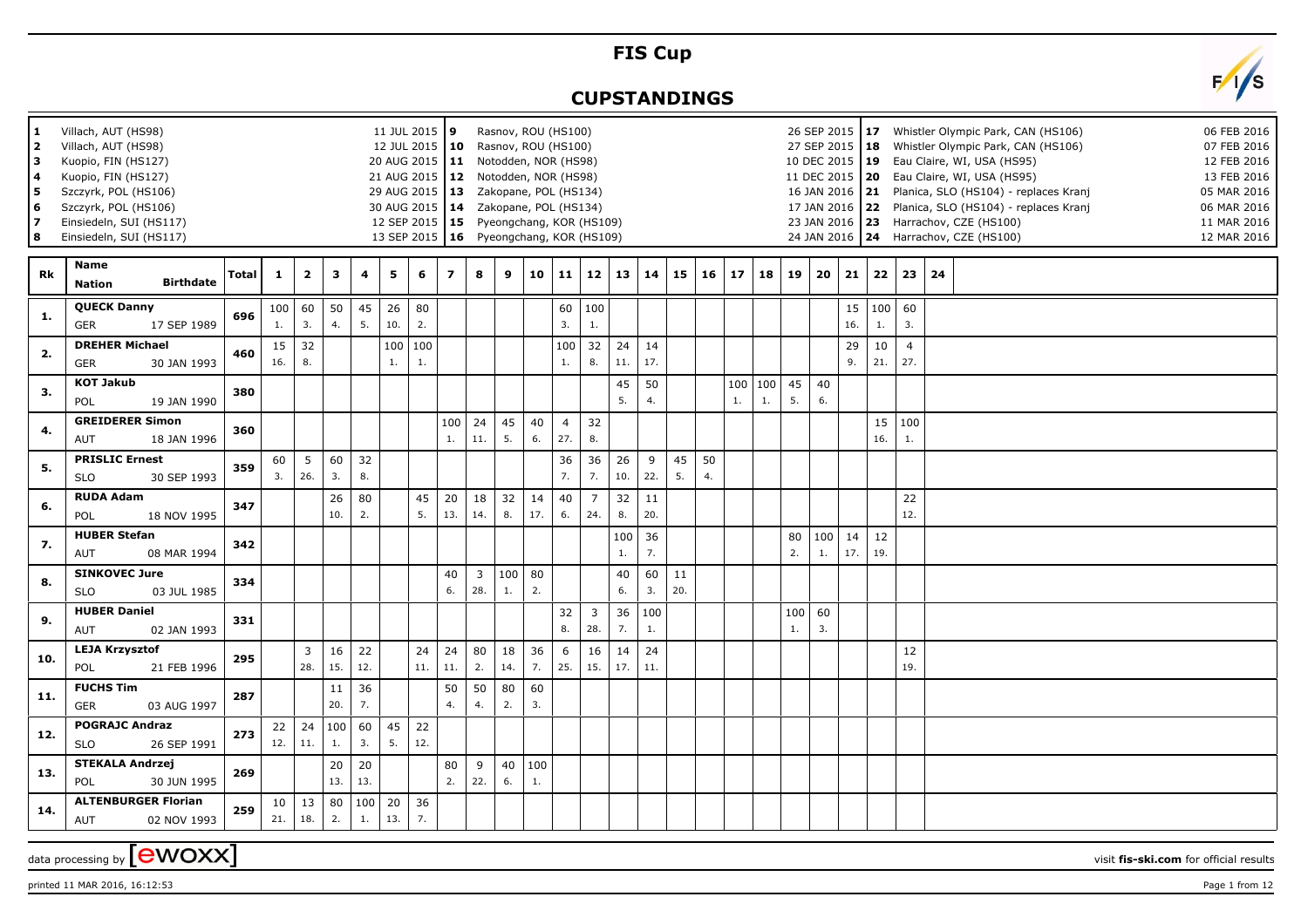| Rk  | Name<br><b>Birthdate</b><br><b>Nation</b>               | <b>Total</b> | $\mathbf{1}$          | $\mathbf{2}$ | 3         | 4                     | 5         | 6                     | $\overline{z}$ | 8                     | 9                     | 10        | 11        | 12        | 13        | 14                    | 15             | 16        | 17       | 18       | 19        | 20        | 21        | 22        | 23        | 24 |
|-----|---------------------------------------------------------|--------------|-----------------------|--------------|-----------|-----------------------|-----------|-----------------------|----------------|-----------------------|-----------------------|-----------|-----------|-----------|-----------|-----------------------|----------------|-----------|----------|----------|-----------|-----------|-----------|-----------|-----------|----|
| 15. | <b>MODIC Andraz</b><br>23 OCT 1996<br><b>SLO</b>        | 256          | 9<br>22.              | 29<br>9.     |           |                       | 50<br>4.  | 50<br>4.              | 29<br>9.       | 45<br>5.              | 15<br>16.             | 13<br>18. |           |           |           |                       |                |           |          |          |           |           |           | 16<br>15. |           |    |
| 16. | <b>JUSTIN Rok</b><br>06 APR 1993<br><b>SLO</b>          | 250          |                       |              |           |                       |           |                       |                |                       |                       |           |           |           | 50<br>4.  | 40<br>6.              | 60   100<br>3. | $1.$      |          |          |           |           |           |           |           |    |
| 17. | <b>HOFER Thomas</b><br>28 JAN 1996<br>AUT               | 248          | 29<br>9.              |              |           |                       |           |                       | 45<br>5.       | 32<br>8.              | 36<br>7.              | 32<br>8.  | 24<br>11. | 50<br>4.  |           |                       |                |           |          |          |           |           |           |           |           |    |
| 18. | <b>BRADATSCH Sebastian</b><br>08 MAY 1996<br><b>GER</b> | 247          |                       |              |           |                       |           |                       | 36<br>7.       | 29<br>9.              | 20<br>13.             | 16<br>15. |           | 45<br>5.  | 29<br>9.  | 32<br>8.              | 20<br>13.      | 20<br>13. |          |          |           |           |           |           |           |    |
| 19. | <b>HAMANN Martin</b><br>10 APR 1997<br><b>GER</b>       | 243          |                       |              | 36<br>7.  | 26<br>10.             |           |                       | 16<br>15.      | 22<br>12.             | 10<br>21.             | 29<br>9.  | 80<br>2.  | 24<br>11. |           |                       |                |           |          |          |           |           |           |           |           |    |
| 20. | <b>HEINRICH Tim</b><br>06 MAY 1995<br><b>GER</b>        | 241          | 7.                    | 36 100<br>1. | 29<br>9.  | 10<br>21.             | 29<br>9.  | 26<br>10.             |                |                       |                       |           |           |           |           |                       |                |           |          |          |           |           |           |           | 11<br>20. |    |
| 21. | <b>KANTYKA Przemyslaw</b><br>15 DEC 1996<br>POL         | 237          | 40<br>6.              | 50<br>4.     | 40<br>6.  | 50<br>4.              |           |                       |                |                       | $\overline{7}$<br>24. | 15<br>16. | 20<br>13. | 15<br>16. |           |                       |                |           |          |          |           |           |           |           |           |    |
| 22. | <b>JELAR Ziga</b><br><b>SLO</b><br>22 OCT 1997          | 234          | $\overline{2}$<br>29. |              |           |                       | 80<br>2.  | 15<br>16.             | 11<br>20.      | 14<br>17.             |                       |           |           |           |           |                       |                |           |          |          |           |           | 20<br>13. | 60<br>3.  | 32<br>8.  |    |
| 23. | <b>BROWN A J</b><br>28 FEB 1995<br>USA                  | 224          |                       |              |           |                       |           |                       |                |                       |                       |           |           |           |           |                       |                |           | 80<br>2. | 80<br>2. | 32<br>8.  | 18<br>14. |           | 14<br>17. |           |    |
| 24. | <b>SIEGEL David</b><br>GER<br>28 AUG 1996               | 209          |                       | 45<br>5.     |           |                       |           |                       | 18<br>14.      | 36<br>7.              | 60<br>3.              | 50<br>4.  |           |           |           |                       |                |           |          |          |           |           |           |           |           |    |
| 25. | <b>PODZORSKI Lukasz</b><br>25 JAN 1996<br>POL           | 193          |                       |              |           |                       | 36<br>7.  | 32<br>8.              | 13<br>18.      | 40<br>6.              | 24<br>$11.$           | 12<br>19. | 26<br>10. | 10<br>21. |           |                       |                |           |          |          |           |           |           |           |           |    |
| 26. | <b>MEZNAR Mitja</b><br>30 JUN 1988<br><b>SLO</b>        | 168          |                       |              |           |                       |           |                       |                |                       |                       |           | 12<br>19. | 45<br>5.  |           | $\overline{2}$<br>29. |                |           |          |          |           |           | 80<br>2.  | 20<br>13. | 9<br>22.  |    |
| 27. | <b>SKINNES Stian Andre</b><br>19 AUG 1991<br><b>NOR</b> | 164          |                       |              |           |                       |           |                       |                |                       |                       |           |           |           |           |                       |                |           | 50<br>4. | 60<br>3. | 40<br>6.  | 14<br>17. |           |           |           |    |
| 28. | <b>MATTOON Nicholas</b><br>04 AUG 1995<br><b>USA</b>    | 160          |                       |              |           |                       |           |                       |                |                       |                       |           |           |           |           |                       | 18<br>14.      | 26<br>10. | 36<br>7. | 50<br>4. | 12<br>19. | 18<br>14. |           |           |           |    |
| 29. | <b>CINTIMAR Muhammet In</b><br>16 JUL 1997<br>TUR       | 158          |                       |              |           |                       |           |                       |                |                       | 8<br>23.              |           |           | 14<br>17. |           |                       | 32<br>8.       | 29<br>9.  |          |          | 29<br>9.  | 32<br>8.  | 9<br>22.  |           | 5<br>26.  |    |
| 29. | <b>LAVTIZAR Anze</b><br>02 MAY 1996<br>SLO              | 158          |                       |              |           |                       |           |                       | 13<br>18.      | 10<br>21.             |                       |           |           |           |           |                       |                |           |          |          |           |           | 26<br>10. | 80<br>2.  | 29<br>9.  |    |
| 31. | <b>KUKULA Artur</b><br>POL<br>17 JUL 1992               | 150          |                       |              |           |                       | 60<br>3.  | 60<br>3.              |                |                       |                       |           |           |           | 10<br>21. | 20<br>13.             |                |           |          |          |           |           |           |           |           |    |
| 32. | <b>MUELLER Lukas</b><br>AUT<br>14 MAR 1992              | 149          | 24<br>11.             | 80<br>2.     | 45<br>5.  |                       |           |                       |                |                       |                       |           |           |           |           |                       |                |           |          |          |           |           |           |           |           |    |
| 33. | <b>JARZABEK Dawid</b><br>POL<br>03 MAR 1999             | 146          | 16<br>15.             | 26<br>10.    | 18<br>14. | $\overline{4}$<br>27. | 14<br>17. | $\overline{7}$<br>24. | 29<br>9.       | $\overline{4}$<br>27. | 22<br>12.             | 6<br>25.  |           |           |           |                       |                |           |          |          |           |           |           |           |           |    |

printed 11 MAR 2016, 16:12:53 Page 2 from 12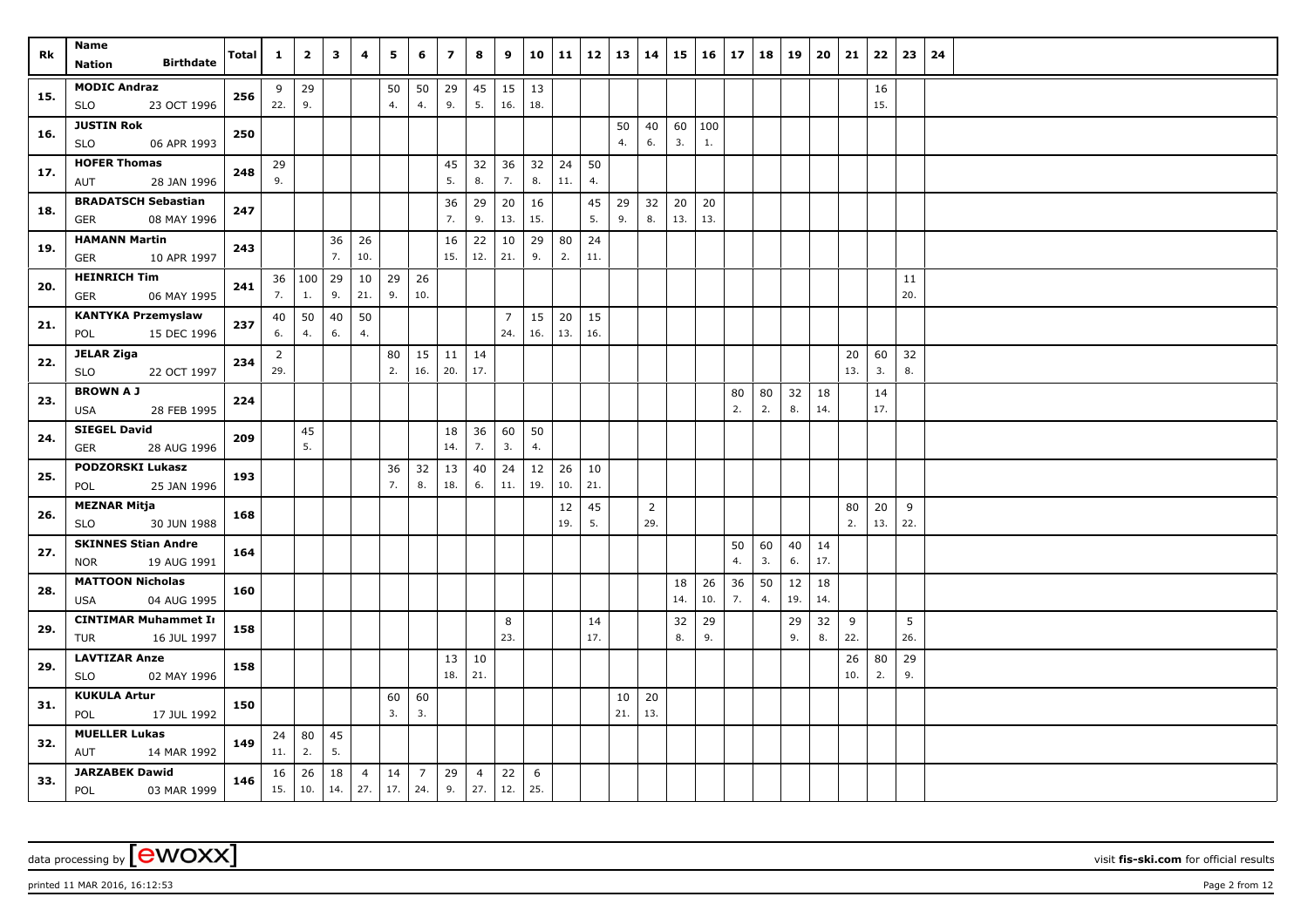| Rk  | Name                                         | Total | $\mathbf{1}$ | $\overline{2}$ | $\overline{\mathbf{3}}$ | 4         | 5        | 6         | $\overline{ }$ | 8                     | 9                     |     | $10 \mid 11$ | 12  | 13  | 14         | 15             | $16 \mid 17$ |    | 18 | 19  | 20  | 21       | 22  | 23  | 24 |
|-----|----------------------------------------------|-------|--------------|----------------|-------------------------|-----------|----------|-----------|----------------|-----------------------|-----------------------|-----|--------------|-----|-----|------------|----------------|--------------|----|----|-----|-----|----------|-----|-----|----|
|     | <b>Birthdate</b><br>Nation                   |       |              |                |                         |           |          |           |                |                       |                       |     |              |     |     |            |                |              |    |    |     |     |          |     |     |    |
| 34. | <b>WOHLGENANNT Ulrich</b>                    | 140   |              |                |                         |           |          |           |                |                       |                       |     |              |     | 60  | ${\bf 80}$ |                |              |    |    |     |     |          |     |     |    |
|     | 01 AUG 1994<br>AUT                           |       |              |                |                         |           |          |           |                |                       |                       |     |              |     | 3.  | 2.         |                |              |    |    |     |     |          |     |     |    |
| 34. | <b>ZUPANCIC Miran</b>                        | 140   |              |                |                         |           |          |           |                |                       |                       |     | 45           | 80  |     | 15         |                |              |    |    |     |     |          |     |     |    |
|     | 11 NOV 1989<br>SLO                           |       |              |                |                         |           |          |           |                |                       |                       |     | 5.           | 2.  |     | 16.        |                |              |    |    |     |     |          |     |     |    |
| 34. | <b>FRIBERG Christian</b>                     | 140   |              |                |                         |           |          |           |                |                       |                       |     |              |     |     |            |                |              |    |    | 60  | 80  |          |     |     |    |
|     | 08 SEP 1994<br><b>USA</b>                    |       |              |                |                         |           |          |           |                |                       |                       |     |              |     |     |            |                |              |    |    | 3.  | 2.  |          |     |     |    |
| 37. | <b>KVEDER Miha</b>                           | 134   |              |                |                         |           | 15       | 6         |                |                       |                       |     |              |     |     | 13         |                |              |    |    |     |     | 100      |     |     |    |
|     | 18 OCT 1993<br>SLO                           |       |              |                |                         |           | 16.      | 25.       |                |                       |                       |     |              |     |     | 18.        |                |              |    |    |     |     | 1.       |     |     |    |
| 38. | <b>CHOI Heung-chul</b><br>KOR<br>03 DEC 1981 | 132   |              |                |                         |           |          |           |                |                       |                       |     |              |     |     |            | $100$ 32<br>1. | 8.           |    |    |     |     |          |     |     |    |
|     | <b>BARTOL Tilen</b>                          |       |              |                |                         |           |          |           |                |                       |                       | 26  |              |     |     |            |                |              |    |    |     |     |          |     |     |    |
| 39. | 17 APR 1997<br><b>SLO</b>                    | 130   |              |                |                         | 15<br>16. |          |           |                | 60<br>3.              | 29<br>9.              | 10. |              |     |     |            |                |              |    |    |     |     |          |     |     |    |
|     | <b>STRAND Knut Jokerud</b>                   |       |              |                |                         |           |          |           |                |                       |                       |     |              |     |     |            |                |              | 40 | 45 | 20  | 24  |          |     |     |    |
| 40. | 06 AUG 1996<br><b>NOR</b>                    | 129   |              |                |                         |           |          |           |                |                       |                       |     |              |     |     |            |                |              | 6. | 5. | 13. | 11. |          |     |     |    |
|     | <b>HAYBOECK Alexander</b>                    |       |              | 18             |                         |           | 18       | 11        | 8              |                       |                       |     |              |     |     | 12         |                |              |    |    |     |     | 36       | 22  |     |    |
| 41. | 08 JUL 1995<br>AUT                           | 125   |              | 14.            |                         |           | 14.      | 20.       | 23.            |                       |                       |     |              |     |     | 19.        |                |              |    |    |     |     | 7.       | 12. |     |    |
|     | <b>HAHN Julian</b>                           |       |              |                |                         |           |          |           |                |                       |                       |     |              |     | 15  | 29         | 40             | 10           |    |    |     |     | 24       | 5   |     |    |
| 42. | <b>GER</b><br>07 NOV 1997                    | 123   |              |                |                         |           |          |           |                |                       |                       |     |              |     | 16. | 9.         | 6.             | 21.          |    |    |     |     | 11.      | 26. |     |    |
| 42. | <b>MAYLAENDER Dominik</b>                    | 123   |              |                |                         |           |          |           |                |                       |                       |     | 18           | 5   |     |            |                |              |    |    | 50  | 50  |          |     |     |    |
|     | <b>GER</b><br>20 MAR 1995                    |       |              |                |                         |           |          |           |                |                       |                       |     | 14.          | 26. |     |            |                |              |    |    | 4.  | 4.  |          |     |     |    |
| 44. | <b>WAGNER Lukas</b>                          | 122   |              |                |                         |           | 16       |           |                |                       |                       |     |              |     | 13  | 8          |                |              |    |    |     |     | 50       | 26  | 9   |    |
|     | 07 MAR 1995<br>GER                           |       |              |                |                         |           | 15.      |           |                |                       |                       |     |              |     | 18. | 23.        |                |              |    |    |     |     | 4.       | 10. | 22. |    |
| 45. | <b>CHOI Seou</b>                             | 120   |              |                |                         |           |          |           |                |                       |                       |     |              |     |     |            | 80             | 40           |    |    |     |     |          |     |     |    |
|     | KOR<br>03 DEC 1982                           |       |              |                |                         |           |          |           |                |                       |                       |     |              |     |     |            | 2.             | 6.           |    |    |     |     |          |     |     |    |
| 45. | <b>LACKNER Thomas</b>                        | 120   | 5            |                |                         |           | 40<br>6. | 40        | 10             | 1                     |                       |     |              |     | 12  | 6          |                |              |    |    |     |     | 6<br>25. |     |     |    |
|     | 09 APR 1993<br>AUT                           |       | 26.          |                |                         |           |          | 6.        | 21.            | 30.                   |                       |     |              |     | 19. | 25.        |                |              |    |    |     |     |          |     |     |    |
| 47. | <b>TOROK Eduard</b><br>02 MAY 1997<br>ROU    | 116   | 80<br>2.     |                | 6<br>25.                |           |          | 20<br>13. |                | $\overline{7}$<br>24. | $\overline{3}$<br>28. |     |              |     |     |            |                |              |    |    |     |     |          |     |     |    |
|     | <b>PEDERSEN Robin</b>                        |       |              |                |                         |           |          |           |                |                       |                       |     | 50           | 60  |     |            |                |              |    |    |     |     |          |     |     |    |
| 48. | 31 AUG 1996<br><b>NOR</b>                    | 110   |              |                |                         |           |          |           |                |                       |                       |     | 4.           | 3.  |     |            |                |              |    |    |     |     |          |     |     |    |
|     | <b>PREVC Cene</b>                            |       |              |                |                         |           |          |           |                |                       |                       |     |              |     |     |            |                |              |    |    |     |     | 50       | 60  |     |    |
| 48. | 12 MAR 1996<br><b>SLO</b>                    | 110   |              |                |                         |           |          |           |                |                       |                       |     |              |     |     |            |                |              |    |    |     |     | 4.       | 3.  |     |    |
|     | <b>ALAMOMMO Andreas</b>                      |       |              |                | 14                      |           |          |           |                |                       | 50                    | 45  |              |     |     |            |                |              |    |    |     |     |          |     |     |    |
| 50. | 23 DEC 1998<br>FIN                           | 109   |              |                | 17.                     |           |          |           |                |                       | 4.                    | 5.  |              |     |     |            |                |              |    |    |     |     |          |     |     |    |
|     | KIM Hyun-ki                                  |       |              |                |                         |           |          |           |                |                       |                       |     |              |     |     |            | 50             | 18           |    |    |     |     |          |     | 40  |    |
| 51. | KOR<br>09 FEB 1983                           | 108   |              |                |                         |           |          |           |                |                       |                       |     |              |     |     |            | 4.             | 14.          |    |    |     |     |          |     | 6.  |    |
| 52. | <b>DIETHART Thomas</b>                       | 106   |              |                |                         |           |          |           |                |                       |                       |     |              |     | 80  | 26         |                |              |    |    |     |     |          |     |     |    |
|     | <b>AUT</b><br>25 FEB 1992                    |       |              |                |                         |           |          |           |                |                       |                       |     |              |     | 2.  | 10.        |                |              |    |    |     |     |          |     |     |    |

printed 11 MAR 2016, 16:12:53 Page 3 from 12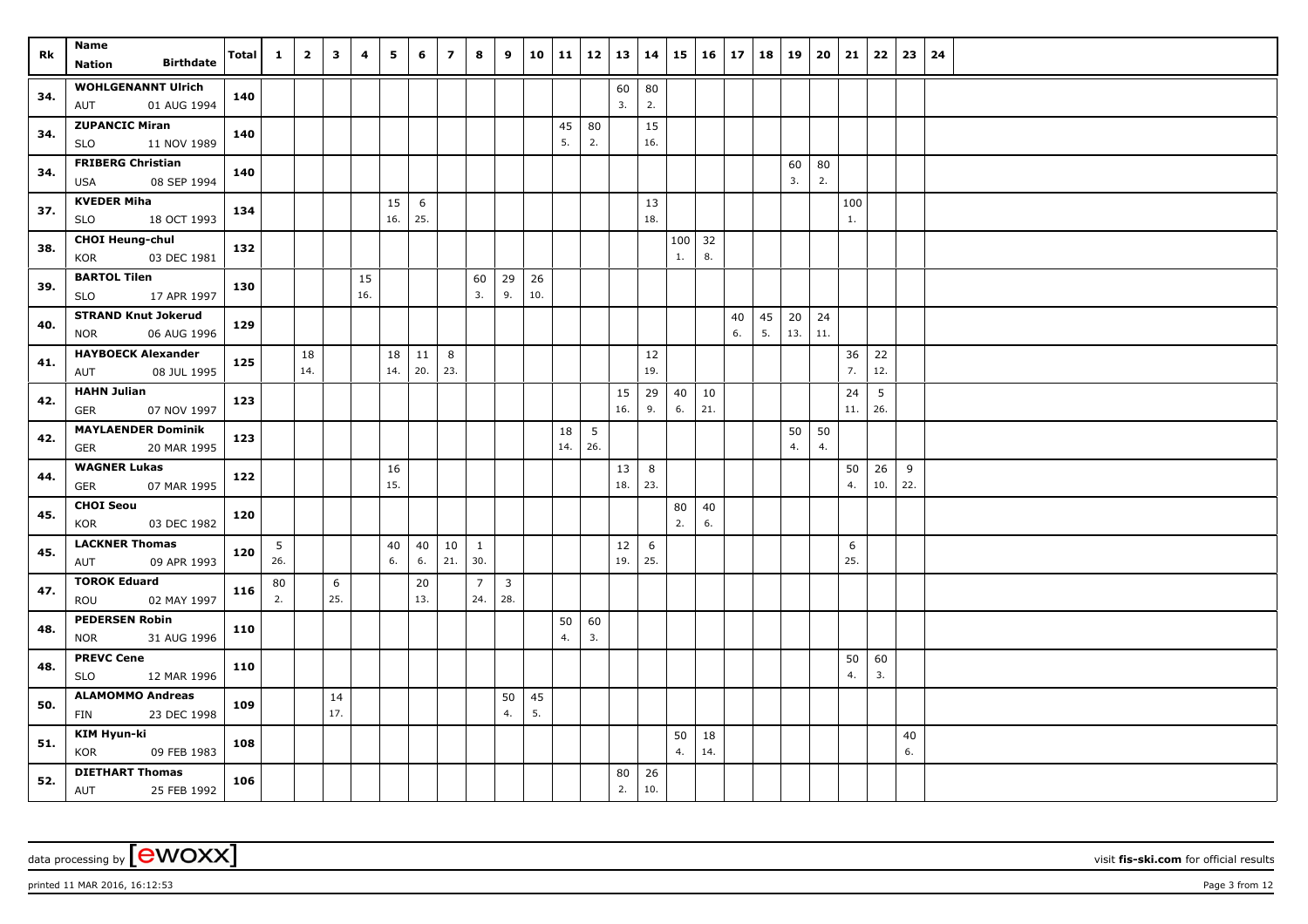| Rk  | Name<br><b>Birthdate</b><br>Nation                    | Total | $\mathbf{1}$ | $\overline{\mathbf{2}}$ | $\overline{\mathbf{3}}$ | 4         | 5         | 6                   | $\overline{ }$                 | 8         | 9 | 10        | 11       | $12$   13   14 |           |           | 15        | $16 \mid 17$ |          | 18       | 19        | 20                    | 21        | 22                    | 23        | 24 |
|-----|-------------------------------------------------------|-------|--------------|-------------------------|-------------------------|-----------|-----------|---------------------|--------------------------------|-----------|---|-----------|----------|----------------|-----------|-----------|-----------|--------------|----------|----------|-----------|-----------------------|-----------|-----------------------|-----------|----|
| 53. | <b>MUMINOV Sabirzhan</b><br>KAZ<br>16 APR 1994        | 105   |              |                         |                         |           |           |                     |                                |           |   |           |          |                |           |           |           |              |          |          |           |                       | 60<br>3.  | 45<br>5.              |           |    |
| 54. | SILIH Zak<br><b>SLO</b><br>07 NOV 1995                | 102   |              |                         |                         |           | 24<br>11. | 9<br>22.            | 36<br>7.                       | 12<br>19. |   | 11<br>20. |          |                |           |           |           |              |          |          |           |                       | 10<br>21. |                       |           |    |
| 55. | <b>REID Rogan</b><br>02 MAY 1997<br>CAN               | 101   |              |                         |                         |           |           |                     |                                |           |   |           |          |                |           |           |           |              | 45<br>5. | 36<br>7. | 13<br>18. | $\overline{7}$<br>24. |           |                       |           |    |
| 56. | <b>MAURER Joshua</b><br>20 SEP 1996<br>CAN            | 100   |              |                         |                         |           |           |                     |                                |           |   |           |          |                |           |           |           |              | 60<br>3. | 40<br>6. |           |                       |           |                       |           |    |
| 56. | <b>NAGAI Takehiro</b><br>25 OCT 1986<br>JPN           | 100   |              |                         |                         |           |           |                     |                                |           |   |           |          |                |           |           | 40<br>6.  | 60<br>3.     |          |          |           |                       |           |                       |           |    |
| 56. | <b>PEIER Killian</b><br>28 MAR 1995<br>SUI            | 100   |              |                         |                         |           |           |                     |                                | 100<br>1. |   |           |          |                |           |           |           |              |          |          |           |                       |           |                       |           |    |
| 59. | <b>MIETUS Grzegorz</b><br>20 FEB 1993<br>POL          | 95    | 50<br>4.     |                         |                         |           |           |                     |                                |           |   |           |          |                |           | 45<br>5.  |           |              |          |          |           |                       |           |                       |           |    |
| 60. | <b>SCHMID Constantin</b><br>27 NOV 1999<br><b>GER</b> | 92    |              |                         |                         |           |           |                     |                                |           |   |           |          |                |           |           |           |              |          |          |           |                       | 50<br>4.  | 32<br>8.              | 10<br>21. |    |
| 61. | <b>HOFFMANN Felix</b><br>14 OCT 1997<br><b>GER</b>    | 84    |              |                         | $\overline{7}$<br>24.   | 5<br>26.  |           |                     |                                |           |   |           |          |                |           |           |           |              |          |          |           |                       | 32<br>8.  | 40<br>$6.$            |           |    |
| 62. | <b>STEINER Maximilian</b><br>04 MAY 1996<br>AUT       | 80    |              |                         |                         |           |           |                     | $\overline{\mathbf{3}}$<br>28. | 13<br>18. |   |           | 29<br>9. | 22<br>12.      |           |           |           |              |          |          |           |                       |           |                       | 13<br>18. |    |
| 62. | YAMADA Yuya<br><b>JPN</b><br>05 JUL 1990              | 80    |              |                         |                         |           |           |                     |                                |           |   |           |          |                |           |           |           | 80<br>2.     |          |          |           |                       |           |                       |           |    |
| 62. | <b>SCHWANN Mika</b><br>AUT<br>30 JUL 1999             | 80    |              |                         |                         |           |           |                     |                                |           |   |           |          |                |           |           |           |              |          |          |           |                       |           |                       | 80<br>2.  |    |
| 65. | <b>IPCIOGLU Fatih Arda</b><br>28 SEP 1997<br>TUR      | 79    |              |                         |                         |           |           | $\mathbf{1}$<br>30. |                                |           |   |           |          |                |           |           | 26<br>10. | 24<br>11.    |          |          | 6<br>25.  | 22<br>12.             |           |                       |           |    |
| 66. | <b>SELL Adrian</b><br>28 APR 1998<br><b>GER</b>       | 76    |              |                         | 5<br>26.                | 11<br>20. |           |                     | 60<br>3.                       |           |   |           |          |                |           |           |           |              |          |          |           |                       |           |                       |           |    |
| 66. | <b>KAELIN Pascal</b><br>SUI<br>11 JAN 1993            | 76    | 36<br>7.     | 40<br>$6. \,$           |                         |           |           |                     |                                |           |   |           |          |                |           |           |           |              |          |          |           |                       |           |                       |           |    |
| 68. | <b>PUNGERTAR Matjaz</b><br>14 AUG 1990<br><b>SLO</b>  | 74    |              |                         |                         |           |           |                     |                                |           |   |           |          |                | 8<br>23.  | 18<br>14. |           |              |          |          |           |                       | 8<br>23.  | 40<br>6.              |           |    |
| 68. | <b>KRAMARSIC Matic</b><br>02 FEB 1990<br><b>SLO</b>   | 74    |              |                         |                         |           |           |                     |                                |           |   |           |          |                | 20<br>13. | 22<br>12. |           |              |          |          |           |                       |           | 32<br>8.              |           |    |
| 68. | <b>BARTOL Gasper</b><br><b>SLO</b><br>27 SEP 1991     | 74    |              |                         |                         |           |           |                     |                                |           |   |           |          |                |           |           |           |              |          |          |           |                       | 22<br>12. | $\overline{7}$<br>24. | 45<br>5.  |    |
| 71. | <b>ZAGAR Rozle</b><br><b>SLO</b><br>17 SEP 1989       | 72    |              |                         |                         |           |           |                     |                                |           |   |           |          |                |           |           |           |              |          |          | 36<br>7.  | 36<br>7.              |           |                       |           |    |

printed 11 MAR 2016, 16:12:53 Page 4 from 12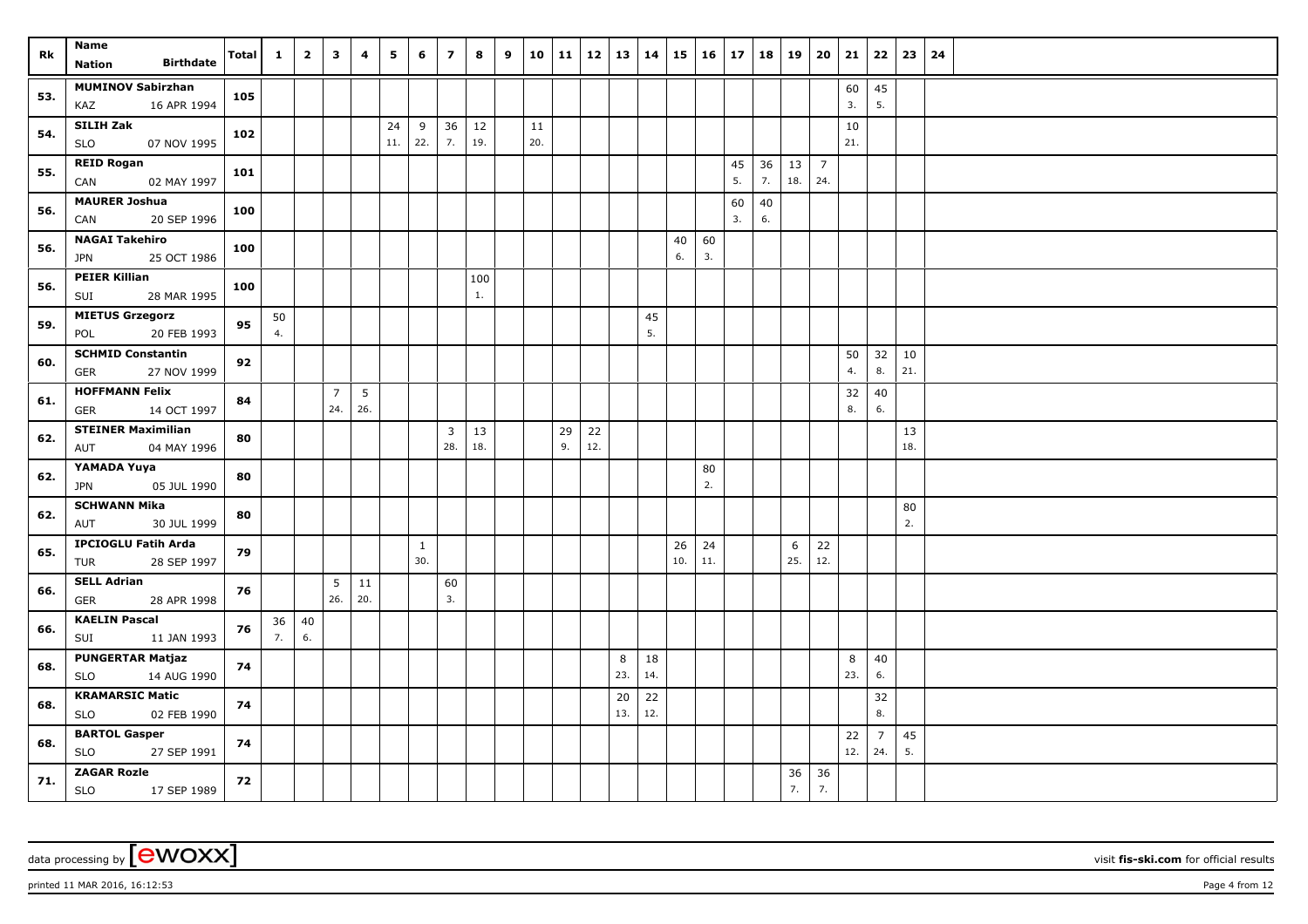| Rk  | Name<br><b>Birthdate</b><br>Nation                        | Total | $\mathbf{1}$          | $\overline{2}$            | $\overline{\mathbf{3}}$ | 4         | 5                     | 6         | $\overline{7}$        | 8         | 9                     |                       | $10 \mid 11$ | $12 \mid 13$ | 14                    | 15        | $16 \mid 17$ |           | 18        | 19                    | 20                    | 21                    | 22                    | 23                    | 24 |
|-----|-----------------------------------------------------------|-------|-----------------------|---------------------------|-------------------------|-----------|-----------------------|-----------|-----------------------|-----------|-----------------------|-----------------------|--------------|--------------|-----------------------|-----------|--------------|-----------|-----------|-----------------------|-----------------------|-----------------------|-----------------------|-----------------------|----|
| 71. | <b>DEMIR Ayberk</b><br>14 FEB 1997<br>TUR                 | 72    |                       |                           |                         |           |                       |           |                       |           |                       |                       | 10<br>21.    |              |                       | 13<br>18. | 5<br>26.     |           |           | 22<br>12.             | 22<br>12.             |                       |                       |                       |    |
| 71. | <b>KARTA Samet</b><br>09 SEP 1993<br>TUR                  | 72    |                       |                           |                         |           | $\overline{4}$<br>27. |           | 6<br>25.              |           |                       |                       |              | 12<br>19.    |                       |           |              |           |           | 24<br>11.             | 26<br>10.             |                       |                       |                       |    |
| 71. | <b>BIELA Stanislaw</b><br>02 APR 1994<br>POL              | 72    |                       | 15<br>16.                 | $\overline{4}$<br>27.   |           |                       | 18<br>14. |                       |           | 11<br>20.             | 24<br>11.             |              |              |                       |           |              |           |           |                       |                       |                       |                       |                       |    |
| 75. | <b>KANG Chil-ku</b><br><b>KOR</b><br>08 AUG 1984          | 71    |                       |                           |                         |           |                       |           |                       |           |                       |                       |              |              |                       | 29<br>9.  | 16<br>15.    |           |           |                       |                       |                       |                       | 26<br>10.             |    |
| 76. | <b>KURITA Riki</b><br>16 SEP 1998<br><b>JPN</b>           | 69    |                       |                           |                         |           |                       |           |                       |           |                       |                       |              |              |                       | 24<br>11. | 45<br>5.     |           |           |                       |                       |                       |                       |                       |    |
| 76. | <b>SCHULER Andreas</b><br>30 DEC 1995<br>SUI              | 69    | $\overline{2}$<br>29. | $\vert$ 11<br>20.         | 32<br>8.                | 24<br>11. |                       |           |                       |           |                       |                       |              |              |                       |           |              |           |           |                       |                       |                       |                       |                       |    |
| 78. | <b>MIETUS Krzysztof</b><br>08 MAR 1991<br>POL             | 68    |                       | $\overline{2}$<br>29.     | $12\,$<br>19.           | 13<br>18. |                       |           | 16<br>15.             | 11<br>20. |                       | $\overline{7}$<br>24. |              |              |                       |           |              |           |           |                       |                       |                       |                       | $\overline{7}$<br>24. |    |
| 79. | <b>KUS Jan</b><br><b>SLO</b><br>08 MAR 1998               | 67    |                       | $\overline{2}$<br>29.     |                         |           | 32<br>8.              | 15<br>16. | $\overline{2}$<br>29. | 16<br>15. |                       |                       |              |              |                       |           |              |           |           |                       |                       |                       |                       |                       |    |
| 80. | <b>ANTONISSEN Lars</b><br>31 JUL 1995<br><b>NED</b>       | 65    |                       |                           | 13<br>18.               |           |                       |           |                       |           | 13<br>18.             | 9<br>22.              |              |              |                       | 16<br>15. | 14<br>17.    |           |           |                       |                       |                       |                       |                       |    |
| 81. | <b>KRAPEZ David</b><br><b>SLO</b><br>28 DEC 1993          | 63    | $\mathbf{3}$<br>28.   |                           |                         |           | 11<br>20.             |           |                       |           |                       |                       |              |              |                       |           |              |           |           |                       |                       | 6<br>25.              | $\overline{7}$<br>24. | 36<br>7.              |    |
| 81. | <b>LOCK Jake</b><br><b>GBR</b><br>02 SEP 1997             | 63    |                       |                           |                         |           |                       |           |                       |           |                       |                       |              |              |                       |           |              | 32<br>8.  | 29<br>9.  | $\overline{2}$<br>29. |                       |                       |                       |                       |    |
| 83. | <b>BUSKUM Andreas Graner</b><br>05 JUN 1996<br><b>NOR</b> | 61    |                       |                           |                         |           |                       |           |                       |           |                       |                       |              |              |                       |           |              |           |           | 16<br>15.             | 45<br>5.              |                       |                       |                       |    |
| 84. | <b>MORASSI Andrea</b><br>30 AUG 1988<br>ITA               | 59    | 8                     | 9<br>23.   22.            | 22<br>12.               |           |                       |           |                       |           |                       |                       |              |              | $\overline{4}$<br>27. |           |              |           |           |                       |                       | $\overline{2}$<br>29. | 14<br>17.             |                       |    |
| 85. | <b>MABUCHI Tomoru</b><br>30 MAR 1995<br>JPN               | 58    |                       |                           |                         |           |                       |           |                       |           |                       |                       |              |              |                       | 22<br>12. | 36<br>7.     |           |           |                       |                       |                       |                       |                       |    |
| 86. | <b>BIRCHLER Tobias</b><br>SUI<br>29 JUL 1997              | 57    |                       | $12 \mid 11$<br>$19.$ 20. |                         |           |                       |           | 14<br>17.             | 20<br>13. |                       |                       |              |              |                       |           |              |           |           |                       |                       |                       |                       |                       |    |
| 87. | <b>KORHONEN Janne</b><br>30 OCT 1996<br><b>FIN</b>        | 56    |                       |                           | 9<br>22.                | 14<br>17. |                       |           |                       |           | $\overline{2}$<br>29. |                       | 22<br>12.    | 9<br>22.     |                       |           |              |           |           |                       |                       |                       |                       |                       |    |
| 88. | <b>LOEYTAEINEN Niko</b><br>12 SEP 1998<br><b>FIN</b>      | 55    |                       |                           |                         |           |                       |           |                       |           |                       |                       |              |              |                       |           |              |           |           | 26<br>10.             | 29<br>9.              |                       |                       |                       |    |
| 89. | <b>LOCK Robert</b><br>02 SEP 1997<br><b>GBR</b>           | 54    |                       |                           |                         |           |                       |           |                       |           |                       |                       |              |              |                       |           |              | 24<br>11. | 24<br>11. | $\overline{3}$<br>28. | $\overline{3}$<br>28. |                       |                       |                       |    |
| 90. | <b>LAUCHLAN Nigel</b><br>CAN<br>03 MAR 1996               | 52    |                       |                           |                         |           |                       |           |                       |           |                       |                       |              |              |                       |           |              | 26<br>10. | 26<br>10. |                       |                       |                       |                       |                       |    |

printed 11 MAR 2016, 16:12:53 Page 5 from 12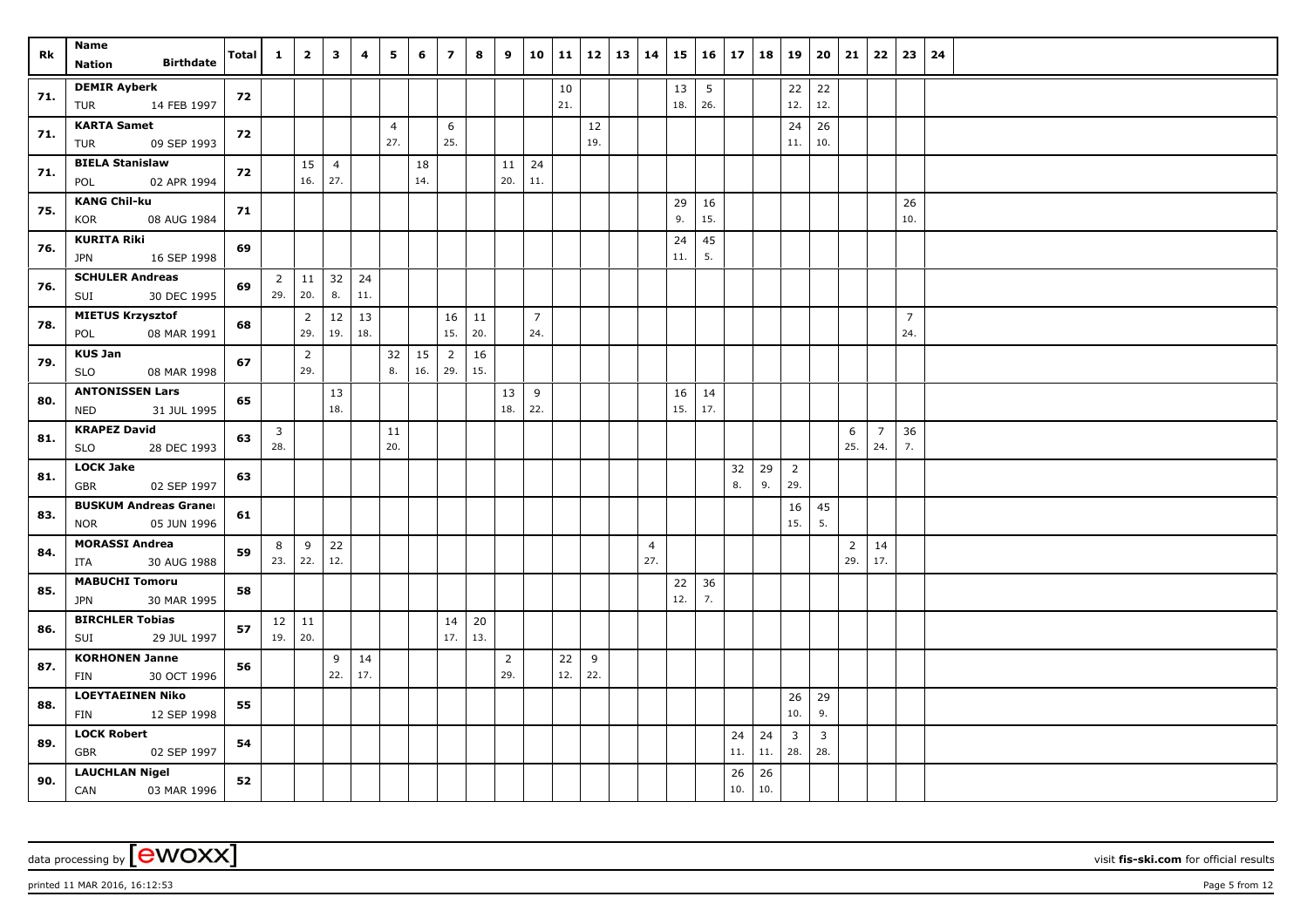| Rk   | Name<br><b>Birthdate</b><br>Nation                  | <b>Total</b> | $\mathbf{1}$ | $\overline{2}$ | $\overline{\mathbf{3}}$ | 4        | 5   | 6   | $\overline{7}$ | 8   | 9   |                         | 10 11          | 12   13   14   |  |     | $15 \mid 16 \mid 17$ |     |     | 18   19 | 20             | 21  | 22                    | 23        | 24 |
|------|-----------------------------------------------------|--------------|--------------|----------------|-------------------------|----------|-----|-----|----------------|-----|-----|-------------------------|----------------|----------------|--|-----|----------------------|-----|-----|---------|----------------|-----|-----------------------|-----------|----|
|      | <b>MICHALEK Jan</b>                                 |              |              |                |                         |          |     |     |                |     |     |                         |                |                |  |     |                      |     |     |         |                |     |                       |           |    |
| 91.  | CZE<br>22 MAY 1996                                  | 50           |              |                |                         |          |     |     |                |     |     |                         |                |                |  |     |                      |     |     |         |                |     |                       | 50<br>4.  |    |
|      | <b>VANCURA Tomas</b>                                |              | 50           |                |                         |          |     |     |                |     |     |                         |                |                |  |     |                      |     |     |         |                |     |                       |           |    |
| 91.  | CZE<br>10 SEP 1996                                  | 50           | 4.           |                |                         |          |     |     |                |     |     |                         |                |                |  |     |                      |     |     |         |                |     |                       |           |    |
| 91.  | <b>SIEGEL Jonathan</b>                              | 50           |              |                |                         |          |     |     | 24             | 26  |     |                         |                |                |  |     |                      |     |     |         |                |     |                       |           |    |
|      | <b>GER</b><br>04 JUL 1998                           |              |              |                |                         |          |     |     | 11.            | 10. |     |                         |                |                |  |     |                      |     |     |         |                |     |                       |           |    |
| 94.  | <b>BOGATAJ Tine</b>                                 | 48           |              |                |                         |          | 12  | 12  |                |     |     |                         |                |                |  |     |                      |     |     |         |                |     | 24                    |           |    |
|      | <b>SLO</b><br>11 MAY 1998                           |              |              |                |                         |          | 19. | 19. |                |     |     |                         |                |                |  |     |                      |     |     |         |                |     | 11.                   |           |    |
| 94.  | <b>SAKALA Filip</b><br>21 MAY 1996<br>CZE           | 48           |              |                |                         |          |     |     |                |     |     |                         | 8<br>23.       | 14<br>17.      |  |     |                      |     |     |         |                |     | $\overline{2}$<br>29. | 24<br>11. |    |
|      | <b>BICKNER Kevin</b>                                |              | 6            | 40             |                         |          |     |     |                |     |     |                         |                |                |  |     |                      |     |     |         |                |     |                       |           |    |
| 96.  | 23 SEP 1996<br>USA                                  | 46           | 25.          | 6.             |                         |          |     |     |                |     |     |                         |                |                |  |     |                      |     |     |         |                |     |                       |           |    |
| 97.  | <b>TARMAN Rok</b>                                   | 45           |              |                |                         |          |     |     |                |     |     |                         |                |                |  |     |                      |     |     |         |                | 18  | $11 \mid 16$          |           |    |
|      | 01 JAN 1997<br><b>SLO</b>                           |              |              |                |                         |          |     |     |                |     |     |                         |                |                |  |     |                      |     |     |         |                | 14. | 20.                   | 15.       |    |
| 98.  | <b>WALLACE Brian</b>                                | 44           |              |                |                         |          | 6   | 15  | 6              |     |     |                         |                |                |  |     |                      |     |     | 8       | 9              |     |                       |           |    |
|      | 03 JUL 1993<br>USA                                  |              |              |                |                         |          | 25. | 16. | 25.            |     |     |                         |                |                |  |     |                      |     |     | 23.     | 22.            |     |                       |           |    |
| 98.  | <b>WENIG Daniel</b><br><b>GER</b><br>12 AUG 1991    | 44           |              |                |                         |          |     |     |                |     |     |                         | 18<br>14.      | 26<br>10.      |  |     |                      |     |     |         |                |     |                       |           |    |
|      | <b>EDLUND Trevor</b>                                |              |              |                |                         |          |     |     |                |     |     |                         |                |                |  | 15  | 16                   |     |     | 5       | $\overline{7}$ |     |                       |           |    |
| 100. | 02 MAR 1997<br><b>USA</b>                           | 43           |              |                |                         |          |     |     |                |     |     |                         |                |                |  | 16. | 15.                  |     |     | 26.     | 24.            |     |                       |           |    |
|      | <b>ANDREWS Grant</b>                                |              |              |                |                         |          |     |     |                |     |     |                         |                |                |  |     |                      | 22  | 20  |         | $\mathbf{1}$   |     |                       |           |    |
| 100. | USA<br>03 DEC 1997                                  | 43           |              |                |                         |          |     |     |                |     |     |                         |                |                |  |     |                      | 12. | 13. |         | 30.            |     |                       |           |    |
| 102. | <b>SCHROCK Somer</b>                                | 42           |              |                |                         |          |     |     |                |     |     |                         |                |                |  |     |                      | 20  | 22  |         |                |     |                       |           |    |
|      | <b>USA</b><br>21 JUN 1996                           |              |              |                |                         |          |     |     |                |     |     |                         |                |                |  |     |                      | 13. | 12. |         |                |     |                       |           |    |
| 102. | <b>SATO Yukiya</b>                                  | 42           |              | $26 \mid 16$   |                         |          |     |     |                |     |     |                         |                |                |  |     |                      |     |     |         |                |     |                       |           |    |
|      | 19 JUN 1995<br><b>JPN</b><br><b>HOLIK Frantisek</b> |              | 10.          | 15.            |                         |          |     |     |                |     |     |                         |                |                |  |     |                      |     |     |         |                |     |                       |           |    |
| 104. | CZE<br>23 OCT 1998                                  | 41           |              |                |                         |          |     |     |                |     |     |                         | 14<br>17.      | 8<br>23.       |  |     |                      |     |     |         |                |     | $\mathbf{1}$<br>30.   | 18<br>14. |    |
|      | <b>KYTOESAHO Niko</b>                               |              |              |                |                         |          |     |     |                | 5   |     |                         | 15             | 20             |  |     |                      |     |     |         |                |     |                       |           |    |
| 105. | 18 DEC 1999<br>FIN                                  | 40           |              |                |                         |          |     |     |                | 26. |     |                         | 16.            | 13.            |  |     |                      |     |     |         |                |     |                       |           |    |
| 105. | ZAPOTOCZNY Andrzej                                  | 40           |              |                |                         |          |     | 10  |                |     | 12  | 18                      |                |                |  |     |                      |     |     |         |                |     |                       |           |    |
|      | 16 OCT 1991<br>POL                                  |              |              |                |                         |          |     | 21. |                |     | 19. | 14.                     |                |                |  |     |                      |     |     |         |                |     |                       |           |    |
| 105. | <b>LEITNER Clemens</b>                              | 40           |              | $20 \mid 20$   |                         |          |     |     |                |     |     |                         |                |                |  |     |                      |     |     |         |                |     |                       |           |    |
|      | AUT<br>07 NOV 1998                                  |              | 13.          | 13.            |                         |          |     |     |                |     |     |                         |                |                |  |     |                      |     |     |         |                |     |                       |           |    |
| 105. | <b>KOZISEK Cestmir</b><br>CZE<br>09 NOV 1991        | 40           |              |                |                         | 40<br>6. |     |     |                |     |     |                         |                |                |  |     |                      |     |     |         |                |     |                       |           |    |
|      | <b>VAENSKAE Elias</b>                               |              |              |                |                         |          |     |     |                |     | 26  | $\overline{\mathbf{3}}$ | $\overline{2}$ | $\overline{2}$ |  |     |                      |     |     |         |                |     |                       |           |    |
| 109. | <b>FIN</b><br>20 JUL 1996                           | 39           |              |                |                         | 6<br>25. |     |     |                |     | 10. | 28.                     | $\vert$ 29.    | 29.            |  |     |                      |     |     |         |                |     |                       |           |    |

printed 11 MAR 2016, 16:12:53 Page 6 from 12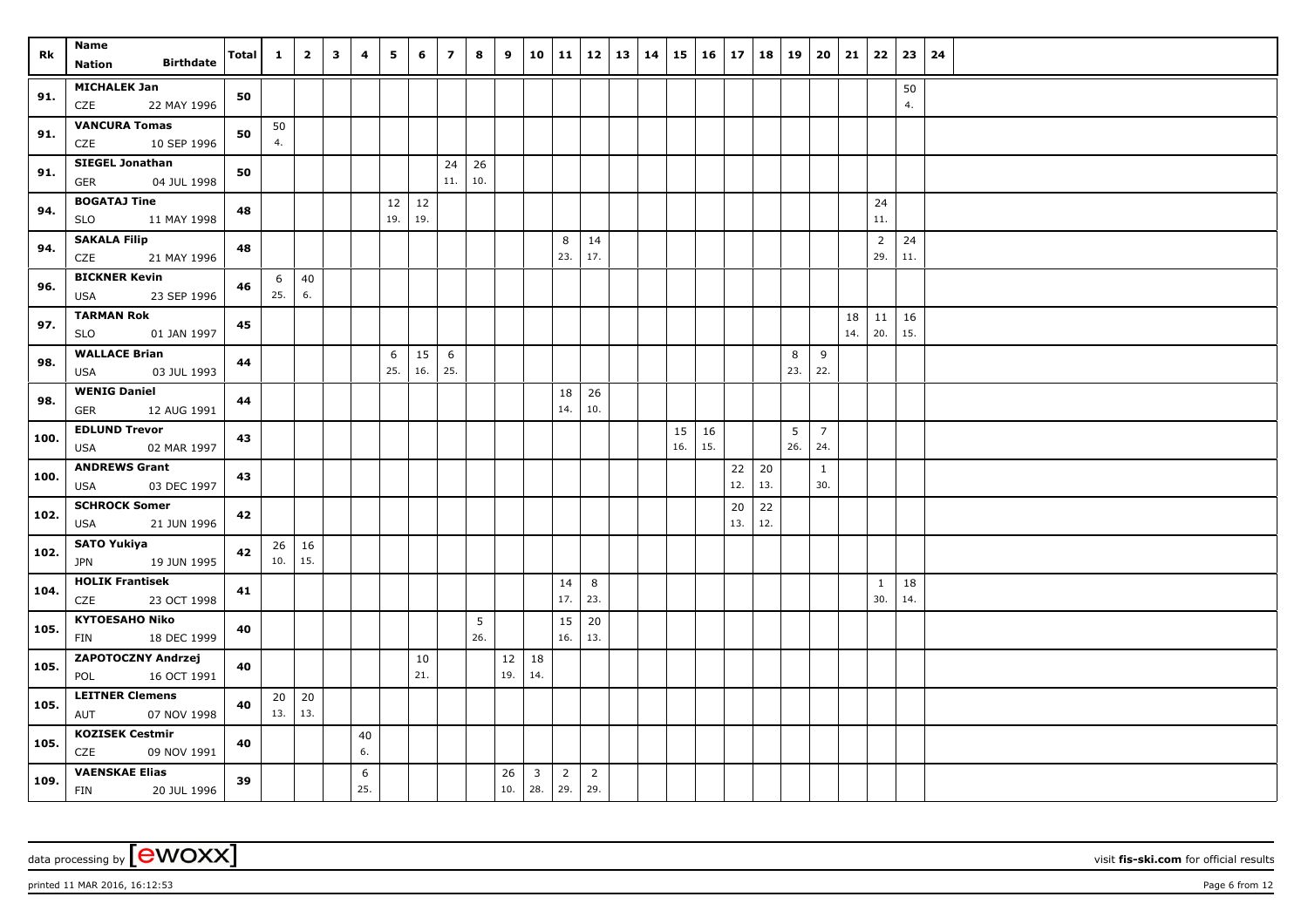| Rk   | Name                                                     | <b>Total</b> | $\mathbf{1}$        | $\overline{2}$ | $\overline{\mathbf{3}}$ | 4         | 5         | 6        | $\overline{\phantom{a}}$ | 8 | 9         | 10        | 11 | $12$   13   14        |           |           | 15        | $16 \mid 17$ |           | 18        | 19        | 20                    | 21        | 22        | 23            | 24 |
|------|----------------------------------------------------------|--------------|---------------------|----------------|-------------------------|-----------|-----------|----------|--------------------------|---|-----------|-----------|----|-----------------------|-----------|-----------|-----------|--------------|-----------|-----------|-----------|-----------------------|-----------|-----------|---------------|----|
|      | <b>Birthdate</b><br><b>Nation</b>                        |              |                     |                |                         |           |           |          |                          |   |           |           |    |                       |           |           |           |              |           |           |           |                       |           |           |               |    |
| 110. | <b>BYRT Tomasz</b><br>25 JAN 1993<br>POL                 | 38           |                     |                |                         |           | 9<br>22.  | 29<br>9. |                          |   |           |           |    |                       |           |           |           |              |           |           |           |                       |           |           |               |    |
| 111. | <b>REISENAUER Janni</b><br>07 NOV 1997<br>AUT            | 37           | $11 \mid 22$<br>20. | 12.            |                         |           |           |          |                          |   |           |           |    | $\overline{4}$<br>27. |           |           |           |              |           |           |           |                       |           |           |               |    |
| 112. | <b>NOMME Martti</b><br>07 AUG 1993<br>EST                | 36           |                     |                | 24<br>11.               | 12<br>19. |           |          |                          |   |           |           |    |                       |           |           |           |              |           |           |           |                       |           |           |               |    |
| 112. | <b>PASICHNYK Stepan</b><br>09 JAN 1998<br><b>UKR</b>     | 36           |                     |                |                         |           |           |          |                          |   | 16<br>15. | 20<br>13. |    |                       |           |           |           |              |           |           |           |                       |           |           |               |    |
| 112. | <b>BOLTON Sam</b><br>09 DEC 2002<br><b>GBR</b>           | 36           |                     |                |                         |           |           |          |                          |   |           |           |    |                       |           |           |           |              | 18<br>14. | 18<br>14. |           |                       |           |           |               |    |
| 112. | <b>WADA Tomokatsu</b><br>25 JUN 1996<br><b>JPN</b>       | 36           |                     |                |                         |           |           |          |                          |   |           |           |    |                       |           |           | 14<br>17. | 22<br>12.    |           |           |           |                       |           |           |               |    |
| 116. | <b>OSTERC Aljaz</b><br>02 MAR 1999<br><b>SLO</b>         | 34           |                     |                |                         |           |           |          |                          |   |           |           |    |                       |           |           |           |              |           |           |           |                       | 16<br>15. | 18<br>14. |               |    |
| 116. | <b>CAPUDER Martin</b><br><b>SLO</b><br>07 NOV 1997       | 34           |                     |                |                         |           |           |          |                          |   |           |           |    |                       |           |           |           |              |           |           |           |                       | 14<br>17. |           | $20\,$<br>13. |    |
| 118. | <b>MATTOON Nathan</b><br><b>USA</b><br>22 SEP 1998       | 33           |                     |                |                         |           |           |          |                          |   |           |           |    |                       |           |           | 8<br>23.  | 11<br>20.    |           |           | 10<br>21. | $\overline{4}$<br>27. |           |           |               |    |
| 119. | <b>MAH Nathaniel</b><br>08 SEP 1995<br>CAN               | 32           |                     |                |                         |           |           |          |                          |   |           |           |    |                       |           |           |           |              |           | 32<br>8.  |           |                       |           |           |               |    |
| 119. | <b>USACHEV Egor</b><br><b>RUS</b><br>07 AUG 1991         | 32           |                     |                |                         |           |           |          |                          |   |           |           |    |                       | 16<br>15. | 16<br>15. |           |              |           |           |           |                       |           |           |               |    |
| 121. | <b>ROGANS Cory</b><br>CAN<br>28 JUL 2001                 | 31           |                     |                |                         |           |           |          |                          |   |           |           |    |                       |           |           |           |              | 16<br>15. | 15<br>16. |           |                       |           |           |               |    |
| 122. | <b>RUIKKA Pyry</b><br>04 JAN 1998<br>FIN                 | 30           |                     |                |                         |           |           |          |                          |   |           |           |    |                       |           |           |           |              |           |           | 18<br>14. | 12<br>19.             |           |           |               |    |
| 122. | <b>POLZ Matthew</b><br>14 FEB 1997<br>CAN                | 30           |                     |                |                         |           |           |          |                          |   |           |           |    |                       |           |           |           |              | 14<br>17. | 16<br>15. |           |                       |           |           |               |    |
| 122. | <b>BERGGAARD Mats Soeha</b><br>24 AUG 1995<br><b>NOR</b> | 30           |                     |                |                         |           |           |          |                          |   |           |           |    |                       |           |           |           |              |           |           | 15<br>16. | 15<br>16.             |           |           |               |    |
| 122. | <b>JANOTA Konrad</b><br>13 NOV 1994<br>POL               | 30           |                     |                |                         |           | 22<br>12. | 8<br>23. |                          |   |           |           |    |                       |           |           |           |              |           |           |           |                       |           |           |               |    |
| 126. | <b>ROMASHOV Alexey</b><br><b>RUS</b><br>29 APR 1992      | 29           |                     |                |                         | 29<br>9.  |           |          |                          |   |           |           |    |                       |           |           |           |              |           |           |           |                       |           |           |               |    |
| 126. | <b>STRETCH Max</b><br>CAN<br>25 MAR 2002                 | 29           |                     |                |                         |           |           |          |                          |   |           |           |    |                       |           |           |           |              | 15<br>16. | 14<br>17. |           |                       |           |           |               |    |
| 126. | <b>SOUKUP Matthew</b><br>CAN<br>31 AUG 1997              | 29           |                     |                |                         |           |           |          |                          |   |           |           |    |                       |           |           |           |              | 29<br>9.  |           |           |                       |           |           |               |    |

printed 11 MAR 2016, 16:12:53 Page 7 from 12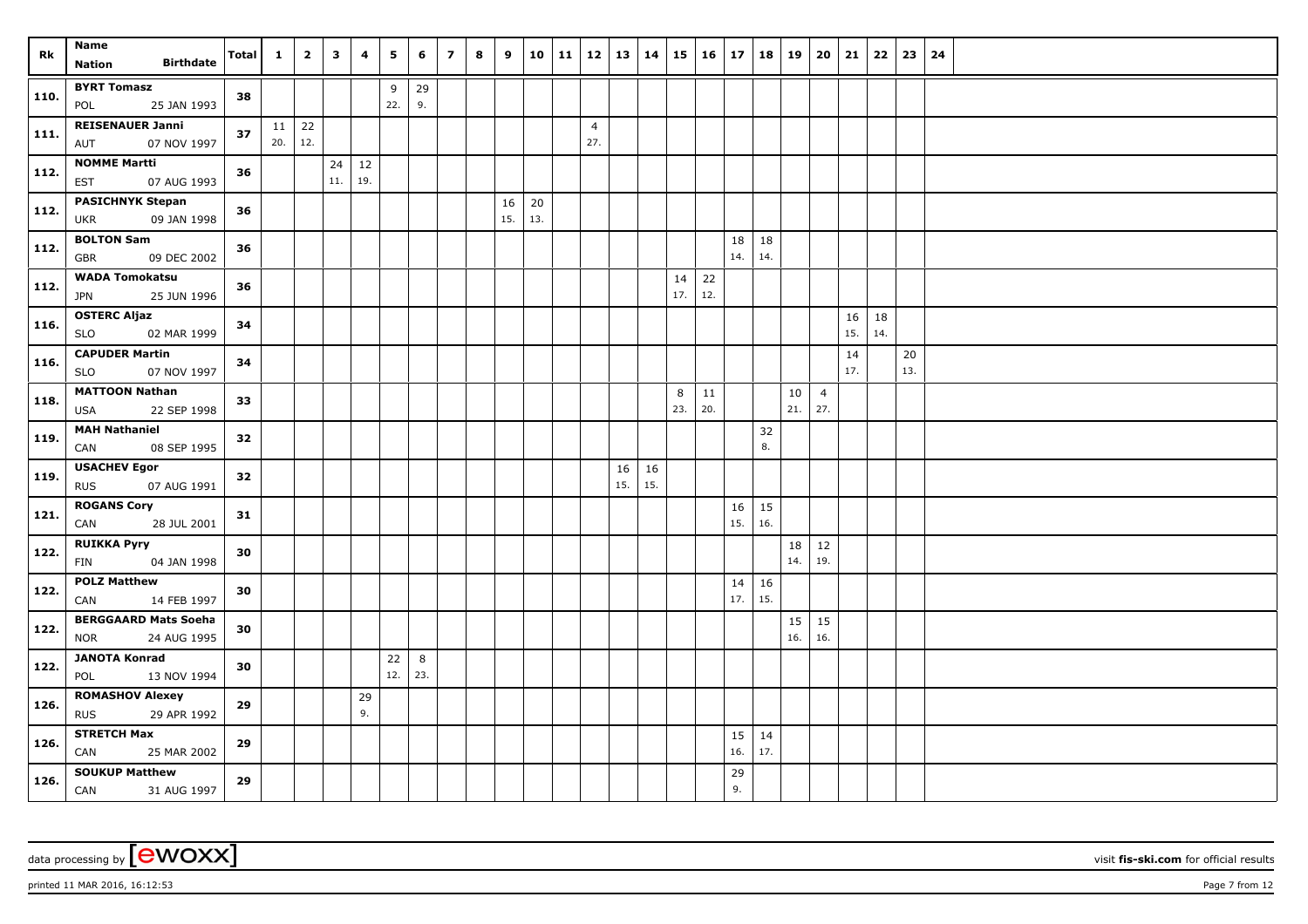| Rk   | Name<br><b>Birthdate</b><br><b>Nation</b>               | Total      | $\mathbf{1}$          | $\overline{2}$        | $\mathbf{3}$        | 4                     | 5                     | 6         | $\overline{z}$ | 8                     | 9         | 10                    | 11        | 12        | 13        | $ 14\rangle$          | 15                  | 16       | 17 | 18 | 19        | 20            | 21 | 22 | 23                    | 24 |
|------|---------------------------------------------------------|------------|-----------------------|-----------------------|---------------------|-----------------------|-----------------------|-----------|----------------|-----------------------|-----------|-----------------------|-----------|-----------|-----------|-----------------------|---------------------|----------|----|----|-----------|---------------|----|----|-----------------------|----|
| 129. | <b>COLLOREDO Sebastian</b><br>09 SEP 1987<br>ITA        | 28         | 17.                   | $14 \mid 14$<br>17.   |                     |                       |                       |           |                |                       |           |                       |           |           |           |                       |                     |          |    |    |           |               |    |    |                       |    |
| 129. | <b>PITEA Sorin Iulian</b><br>09 JUL 1997<br>ROU         | 28         |                       |                       |                     |                       | 10<br>21.             |           |                |                       | 9<br>22.  | $\overline{2}$<br>29. |           |           |           | $\overline{7}$<br>24. |                     |          |    |    |           |               |    |    |                       |    |
| 131. | <b>CHO Sung-Woo</b><br>KOR<br>01 JAN 2000               | 25         |                       |                       |                     |                       |                       |           |                |                       |           |                       |           |           |           |                       | $12 \mid 13$<br>19. | 18.      |    |    |           |               |    |    |                       |    |
| 132. | <b>PLESTENJAK Luka</b><br><b>SLO</b><br>25 JUL 1990     | 24         |                       |                       |                     |                       |                       |           |                |                       |           |                       |           |           |           |                       |                     |          |    |    | 14<br>17. | $10\,$<br>21. |    |    |                       |    |
| 132. | <b>SCHAFFER Lucas</b><br>03 AUG 1995<br>AUT             | 24         |                       |                       |                     |                       |                       |           |                |                       |           |                       |           |           | 22<br>12. |                       |                     |          |    |    |           |               |    |    | $\overline{2}$<br>29. |    |
| 134. | <b>ILOLA Anselmi</b><br>13 JAN 1995<br>FIN              | 23         |                       |                       |                     |                       |                       |           |                |                       |           |                       | 11<br>20. | 12<br>19. |           |                       |                     |          |    |    |           |               |    |    |                       |    |
| 135. | <b>PYZHOV Sergey</b><br>26 SEP 1996<br><b>RUS</b>       | 22         |                       |                       |                     |                       |                       |           |                |                       |           | 22<br>12.             |           |           |           |                       |                     |          |    |    |           |               |    |    |                       |    |
| 135. | <b>HAMMANN Petrick</b><br>27 MAY 1995<br>GER            | 22         | 8<br>23.              |                       |                     |                       |                       |           |                |                       |           |                       |           |           |           |                       |                     |          |    |    |           |               |    |    | 14<br>17.             |    |
| 135. | <b>SOGARD Jonas Gropen</b><br><b>NOR</b><br>31 JUL 1996 | ${\bf 22}$ |                       |                       | 15<br>16.           | $\overline{7}$<br>24. |                       |           |                |                       |           |                       |           |           |           |                       |                     |          |    |    |           |               |    |    |                       |    |
| 138. | <b>MARKKANEN Joni</b><br>06 JAN 1998<br>FIN             | 21         |                       |                       |                     |                       |                       |           |                |                       |           |                       |           |           |           |                       |                     |          |    |    | 8<br>23.  | 13<br>18.     |    |    |                       |    |
| 139. | <b>MAYLAENDER Jan</b><br>GER<br>29 MAR 1992             | 20         | $\overline{4}$<br>27. |                       |                     |                       |                       |           | 8<br>23.       | 8<br>23.              |           |                       |           |           |           |                       |                     |          |    |    |           |               |    |    |                       |    |
| 139. | <b>ITO Masamitsu</b><br><b>JPN</b><br>27 FEB 1998       | 20         | 13<br>18.             | $\overline{7}$<br>24. |                     |                       |                       |           |                |                       |           |                       |           |           |           |                       |                     |          |    |    |           |               |    |    |                       |    |
| 139. | <b>PAVLOVCIC Bor</b><br>27 JUN 1998<br><b>SLO</b>       | 20         |                       |                       |                     |                       | $\overline{2}$<br>29. | 16<br>15. |                | $\overline{2}$<br>29. |           |                       |           |           |           |                       |                     |          |    |    |           |               |    |    |                       |    |
| 142. | <b>MITROFAN Nicolae Sorin</b><br>26 MAR 1999<br>ROU     | 19         |                       |                       |                     |                       | $\overline{3}$<br>28. |           |                |                       | 15<br>16. | $\mathbf{1}$<br>30.   |           |           |           |                       |                     |          |    |    |           |               |    |    |                       |    |
| 142. | <b>AALTO Antti</b><br>02 APR 1995<br>FIN                | 19         |                       |                       | 10<br>21.           | 9<br>22.              |                       |           |                |                       |           |                       |           |           |           |                       |                     |          |    |    |           |               |    |    |                       |    |
| 142. | <b>NIEMI Sami</b><br>FIN<br>16 FEB 1991                 | 19         |                       |                       | $\mathbf{1}$<br>30. | 18<br>14.             |                       |           |                |                       |           |                       |           |           |           |                       |                     |          |    |    |           |               |    |    |                       |    |
| 142. | <b>BENEDIK Matic</b><br><b>SLO</b><br>03 MAR 1993       | 19         |                       |                       |                     |                       |                       |           |                |                       |           |                       |           |           |           |                       |                     |          |    |    | 11<br>20. | 8<br>23.      |    |    |                       |    |
| 146. | <b>BEDIR Muhammed Ali</b><br>TUR<br>24 MAR 2000         | 18         |                       |                       |                     |                       |                       |           |                |                       |           |                       |           |           |           |                       | 10<br>21.           | 8<br>23. |    |    |           |               |    |    |                       |    |
| 146. | <b>GUNGEN Muhammed Mu</b><br>TUR<br>24 AUG 1998         | 18         |                       |                       |                     |                       |                       |           |                |                       |           |                       |           |           |           |                       | 9<br>22.            | 9<br>22. |    |    |           |               |    |    |                       |    |

printed 11 MAR 2016, 16:12:53 Page 8 from 12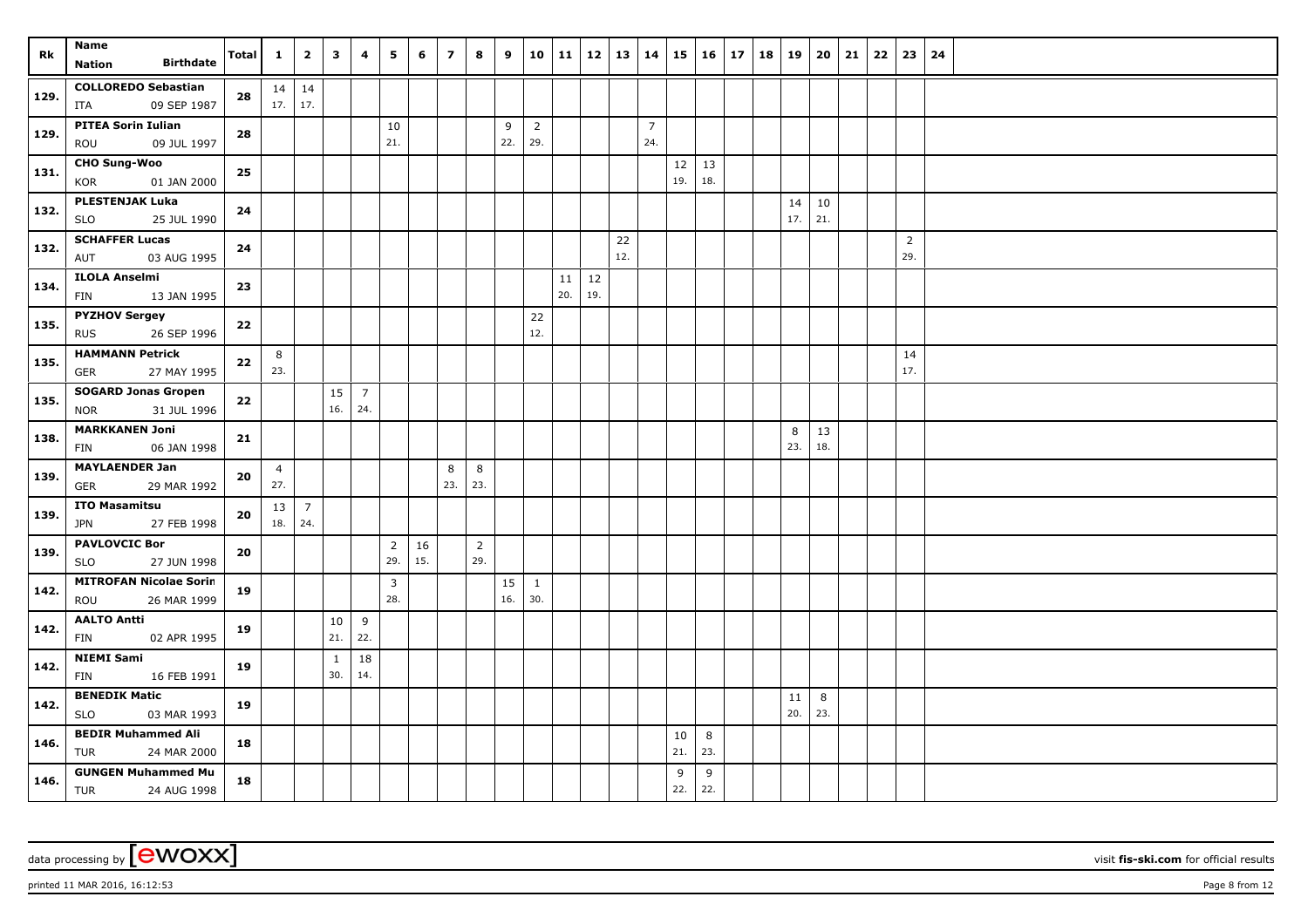| Rk   | Name                                              | <b>Total</b> | $\mathbf{1}$ | $\overline{2}$ | $\overline{\mathbf{3}}$ | 4   | 5         | 6 | $\overline{z}$ | 8         | 9        | 10            | 11  |           | 12   13        | 14     | $15 \mid 16 \mid$ | 17 | 18 | 19             | 20              | 21        | 22       | 23                  | 24 |
|------|---------------------------------------------------|--------------|--------------|----------------|-------------------------|-----|-----------|---|----------------|-----------|----------|---------------|-----|-----------|----------------|--------|-------------------|----|----|----------------|-----------------|-----------|----------|---------------------|----|
|      | <b>Birthdate</b><br>Nation                        |              |              |                |                         |     |           |   |                |           |          |               |     |           |                |        |                   |    |    |                |                 |           |          |                     |    |
| 146. | <b>BERGER Lars Brodshaug</b>                      | 18           |              |                | $\overline{2}$          | 16  |           |   |                |           |          |               |     |           |                |        |                   |    |    |                |                 |           |          |                     |    |
|      | 16 MAR 1995<br><b>NOR</b>                         |              |              |                | 29.                     | 15. |           |   |                |           |          |               |     |           |                |        |                   |    |    |                |                 |           |          |                     |    |
| 146. | <b>PREVC Domen</b>                                | 18           | 18           |                |                         |     |           |   |                |           |          |               |     |           |                |        |                   |    |    |                |                 |           |          |                     |    |
|      | <b>SLO</b><br>04 JUN 1999                         |              | 14.          |                |                         |     |           |   |                |           |          |               |     |           |                |        |                   |    |    |                |                 |           |          |                     |    |
| 146. | <b>SUMSTAD Are</b><br>21 DEC 1996<br><b>NOR</b>   | 18           |              |                |                         |     |           |   |                |           |          |               |     | 18<br>14. |                |        |                   |    |    |                |                 |           |          |                     |    |
|      | <b>ECHSLER Moritz</b>                             |              |              |                |                         |     |           |   |                |           |          |               |     |           | 18             |        |                   |    |    |                |                 |           |          |                     |    |
| 146. | <b>GER</b><br>10 OCT 1997                         | 18           |              |                |                         |     |           |   |                |           |          |               |     |           | 14.            |        |                   |    |    |                |                 |           |          |                     |    |
| 152. | <b>MERILAEINEN Eetu</b>                           | 17           |              |                | 8                       | 9   |           |   |                |           |          |               |     |           |                |        |                   |    |    |                |                 |           |          |                     |    |
|      | 19 APR 1997<br>FIN                                |              |              |                | 23.                     | 22. |           |   |                |           |          |               |     |           |                |        |                   |    |    |                |                 |           |          |                     |    |
| 153. | <b>LEHTINEN Aapo</b>                              | 16           |              |                |                         |     |           |   |                |           |          |               | 10  | 6         |                |        |                   |    |    |                |                 |           |          |                     |    |
|      | 13 JAN 1996<br>FIN                                |              |              |                |                         |     |           |   |                |           |          |               | 21. | 25.       |                |        |                   |    |    |                |                 |           |          |                     |    |
| 153. | <b>KASTELIK Dominik</b>                           | 16           |              |                |                         |     |           |   |                |           | 6<br>25. | $10\,$<br>21. |     |           |                |        |                   |    |    |                |                 |           |          |                     |    |
|      | 09 JUN 1998<br>POL                                |              |              |                |                         |     |           |   |                |           |          |               |     |           |                |        |                   |    |    |                |                 |           |          |                     |    |
| 155. | <b>KRASSNEGGER Jan-oswa</b><br>26 JUN 1997<br>AUT | 15           |              |                |                         |     |           |   |                | 15<br>16. |          |               |     |           |                |        |                   |    |    |                |                 |           |          |                     |    |
|      | <b>LEAROYD Jonathan</b>                           |              |              |                |                         |     |           |   | 9              | 6         |          |               |     |           |                |        |                   |    |    |                |                 |           |          |                     |    |
| 155. | 03 NOV 2000<br>FRA                                | 15           |              |                |                         |     |           |   | 22.            | 25.       |          |               |     |           |                |        |                   |    |    |                |                 |           |          |                     |    |
|      | DI LENARDO Zeno                                   |              |              |                |                         |     |           |   |                |           |          |               |     |           | $\mathbf{1}$   |        |                   |    |    |                |                 | 14        |          |                     |    |
| 155. | 19 OCT 1995<br>ITA                                | 15           |              |                |                         |     |           |   |                |           |          |               |     |           | 30.            |        |                   |    |    |                |                 | 17.       |          |                     |    |
| 155. | <b>STENSGARD Kristian</b>                         | 15           |              |                |                         |     |           |   |                |           |          |               |     |           |                |        |                   |    |    | $\overline{4}$ | $11\,$          |           |          |                     |    |
|      | 23 JUN 1996<br>NOR                                |              |              |                |                         |     |           |   |                |           |          |               |     |           |                |        |                   |    |    | 27.            | 20.             |           |          |                     |    |
| 155. | <b>CECON Federico</b>                             | 15           |              |                |                         |     |           |   |                |           |          |               |     |           |                |        |                   |    |    |                |                 |           |          | 15                  |    |
|      | 11 JUN 1994<br>ITA                                |              |              |                |                         |     |           |   |                |           |          |               |     |           |                |        |                   |    |    |                |                 |           |          | 16.                 |    |
| 155. | <b>FABIJAN Nik</b><br>18 JUN 1997                 | 15           |              |                |                         |     |           |   |                |           |          |               |     |           |                |        |                   |    |    |                |                 | 14<br>17. |          | $\mathbf{1}$<br>30. |    |
|      | <b>SLO</b><br><b>SEIDL Fabian</b>                 |              |              |                |                         |     |           |   |                |           |          |               |     |           |                |        |                   |    |    |                |                 |           |          | $\overline{7}$      |    |
| 155. | <b>GER</b><br>23 JUN 1997                         | 15           |              |                |                         |     |           |   |                |           |          |               |     |           |                |        |                   |    |    |                |                 |           | 8<br>23. | 24.                 |    |
|      | <b>GASIENICA Patrick</b>                          |              |              |                |                         |     |           |   |                |           |          |               |     |           |                |        |                   |    |    | 9              | $5\phantom{.0}$ |           |          |                     |    |
| 162. | 28 NOV 1998<br>USA                                | 14           |              |                |                         |     |           |   |                |           |          |               |     |           |                |        |                   |    |    | 22.            | 26.             |           |          |                     |    |
| 162. | <b>PACHIN Andrey</b>                              | 14           |              |                |                         |     |           |   |                |           |          |               |     |           | 9              | 5      |                   |    |    |                |                 |           |          |                     |    |
|      | <b>RUS</b><br>18 MAR 1991                         |              |              |                |                         |     |           |   |                |           |          |               |     |           | 22.            | 26.    |                   |    |    |                |                 |           |          |                     |    |
| 162. | <b>VODAN Aljaz</b>                                | 14           |              |                |                         |     |           |   |                |           |          |               |     |           | $\overline{4}$ | $10\,$ |                   |    |    |                |                 |           |          |                     |    |
|      | 10 APR 1995<br><b>SLO</b>                         |              |              |                |                         |     |           |   |                |           |          |               |     |           | 27.            | 21.    |                   |    |    |                |                 |           |          |                     |    |
| 162. | <b>TKACHENKO Sergey</b><br>KAZ<br>08 JUN 1999     | 14           |              |                |                         |     | 14<br>17. |   |                |           |          |               |     |           |                |        |                   |    |    |                |                 |           |          |                     |    |
|      | <b>POLASEK Viktor</b>                             |              |              |                |                         |     |           |   |                |           |          |               | 13  |           |                |        |                   |    |    |                |                 |           |          |                     |    |
| 166. | CZE<br>18 JUL 1997                                | 13           |              |                |                         |     |           |   |                |           |          |               | 18. |           |                |        |                   |    |    |                |                 |           |          |                     |    |

printed 11 MAR 2016, 16:12:53 Page 9 from 12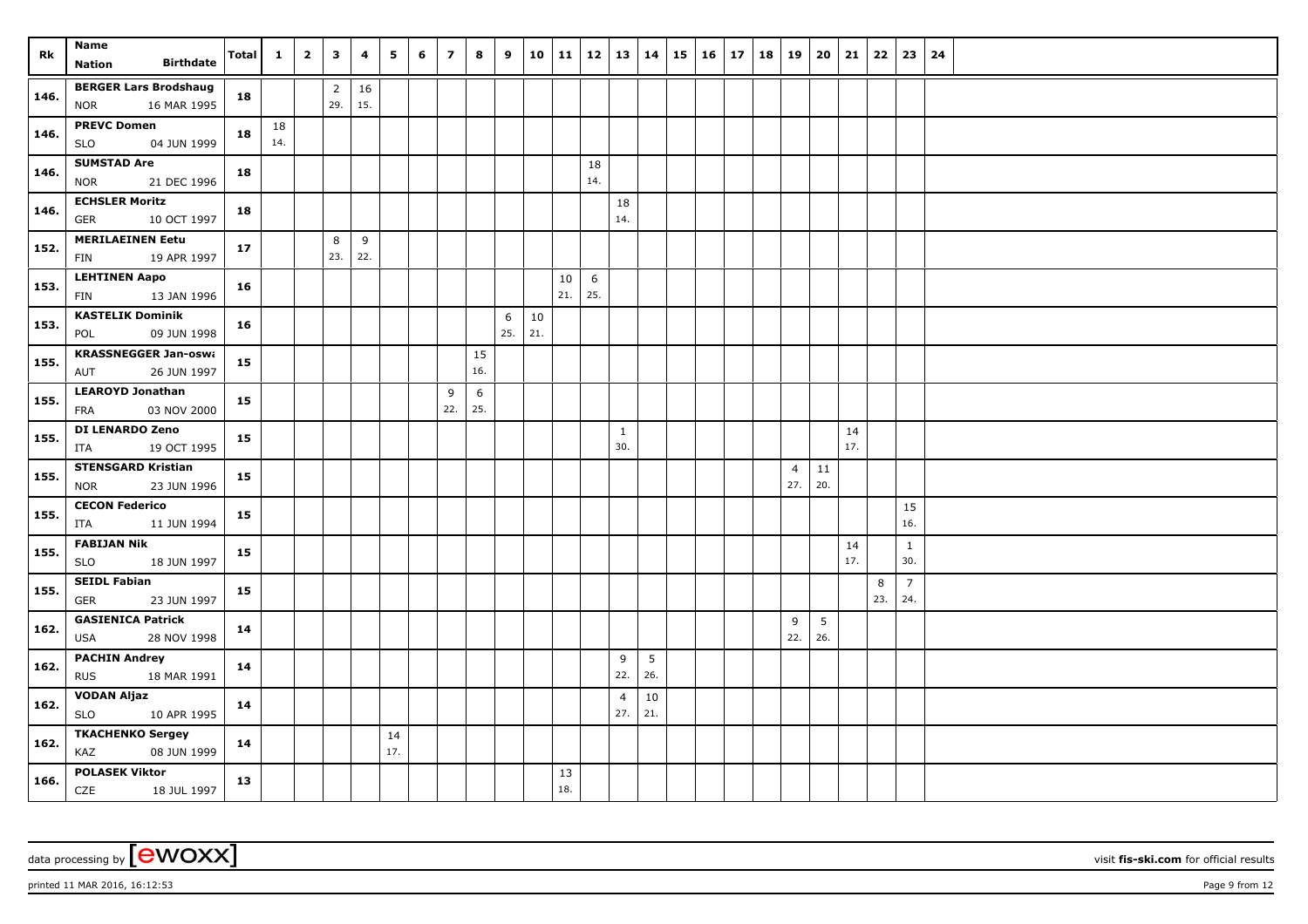| Rk   | Name                                                     | <b>Total</b>   | $\mathbf{1}$ | $\overline{2}$ | $\overline{\mathbf{3}}$ | 4                   | 5                     | 6                     | $\overline{\mathbf{z}}$ | 8 | 9                     | 10                    |                       | 11   12   13   14     |                        |                                |                       | $15 \mid 16$          | 17 | 18 | 19 | 20 | 21                    | 22        | 23                    | 24 |
|------|----------------------------------------------------------|----------------|--------------|----------------|-------------------------|---------------------|-----------------------|-----------------------|-------------------------|---|-----------------------|-----------------------|-----------------------|-----------------------|------------------------|--------------------------------|-----------------------|-----------------------|----|----|----|----|-----------------------|-----------|-----------------------|----|
|      | <b>Birthdate</b><br><b>Nation</b>                        |                |              |                |                         |                     |                       |                       |                         |   |                       |                       |                       |                       |                        |                                |                       |                       |    |    |    |    |                       |           |                       |    |
| 166. | YIM Soo-Hyeon<br>KOR<br>23 JUL 2000                      | 13             |              |                |                         |                     |                       |                       |                         |   |                       |                       |                       |                       |                        |                                | $\overline{7}$<br>24. | 6<br>25.              |    |    |    |    |                       |           |                       |    |
| 168. | SI Jeong-heon<br>19 MAY 1994<br>KOR                      | 12             |              |                |                         |                     |                       |                       |                         |   |                       |                       |                       |                       |                        |                                |                       | 12<br>19.             |    |    |    |    |                       |           |                       |    |
| 168. | <b>GASIENICA Andrzej</b><br>04 NOV 1993<br>POL           | 12             |              |                |                         |                     | 9<br>22.              | $\overline{2}$<br>29. |                         |   |                       |                       |                       |                       |                        | $\mathbf{1}$<br>30.            |                       |                       |    |    |    |    |                       |           |                       |    |
| 168. | <b>STURSA Vojtech</b><br>CZE<br>03 AUG 1995              | 12             |              | 12<br>19.      |                         |                     |                       |                       |                         |   |                       |                       |                       |                       |                        |                                |                       |                       |    |    |    |    |                       |           |                       |    |
| 171. | <b>KALINICHENKO Vitaliy</b><br>09 AUG 1993<br><b>UKR</b> | 11             |              |                |                         | $\mathbf{1}$<br>30. |                       |                       |                         |   | 5<br>26.              |                       |                       |                       | $5\phantom{.0}$<br>26. |                                |                       |                       |    |    |    |    |                       |           |                       |    |
| 171. | <b>HLEBANJA Ales</b><br>18 APR 1993<br><b>SLO</b>        | 11             |              |                |                         |                     |                       |                       |                         |   |                       |                       |                       |                       | 11<br>20.              |                                |                       |                       |    |    |    |    |                       |           |                       |    |
| 173. | <b>WANGLER Niklas</b><br>21 MAR 1993<br><b>GER</b>       | 10             |              |                |                         |                     |                       |                       |                         |   |                       |                       |                       |                       | $\overline{7}$<br>24.  | $\overline{\mathbf{3}}$<br>28. |                       |                       |    |    |    |    |                       |           |                       |    |
| 173. | PILCH Tomasz<br>20 OCT 2000<br>POL                       | 10             |              |                |                         |                     |                       | $\overline{4}$<br>27. |                         |   |                       |                       |                       |                       | 6<br>25.               |                                |                       |                       |    |    |    |    |                       |           |                       |    |
| 173. | <b>HAUKEDAL Richard</b><br>31 AUG 1996<br><b>NOR</b>     | 10             |              |                |                         |                     | $\overline{7}$<br>24. | $\overline{3}$<br>28. |                         |   |                       |                       |                       |                       |                        |                                |                       |                       |    |    |    |    |                       |           |                       |    |
| 173. | <b>DELLASEGA Roberto</b><br>15 JUN 1990<br>ITA           | 10             |              |                |                         |                     |                       |                       |                         |   |                       |                       |                       |                       |                        |                                |                       |                       |    |    |    |    |                       | 10<br>21. |                       |    |
| 177. | <b>NOUSIAINEN Eetu</b><br>FIN<br>29 APR 1997             | 9              |              |                |                         |                     |                       |                       |                         |   | $\mathbf{1}$<br>30.   | 8<br>23.              |                       |                       |                        |                                |                       |                       |    |    |    |    |                       |           |                       |    |
| 178. | <b>SULTANGULOV Artur</b><br><b>RUS</b><br>07 MAR 1997    | 8              |              |                |                         |                     |                       |                       |                         |   | $\overline{4}$<br>27. | $\overline{4}$<br>27. |                       |                       |                        |                                |                       |                       |    |    |    |    |                       |           |                       |    |
| 178. | <b>VILLUMSTAD Fredrik</b><br><b>NOR</b><br>21 MAR 1999   | 8              |              |                |                         |                     |                       |                       |                         |   |                       |                       | 6<br>25.              | $\overline{2}$<br>29. |                        |                                |                       |                       |    |    |    |    |                       |           |                       |    |
| 178. | <b>KOGLER Patrick</b><br>19 APR 1997<br>AUT              | 8              |              | 8<br>23.       |                         |                     |                       |                       |                         |   |                       |                       |                       |                       |                        |                                |                       |                       |    |    |    |    |                       |           |                       |    |
| 181. | <b>OEDEGAARD Jesper</b><br>02 AUG 1998<br><b>NOR</b>     | $\overline{z}$ |              |                |                         |                     |                       |                       |                         |   |                       |                       | $\overline{7}$<br>24. |                       |                        |                                |                       |                       |    |    |    |    |                       |           |                       |    |
| 181. | <b>SENONER Joy</b><br>21 AUG 1997<br>ITA                 | $\overline{z}$ |              |                |                         |                     |                       |                       |                         |   |                       |                       |                       |                       |                        |                                |                       |                       |    |    |    |    | $\overline{7}$<br>24. |           |                       |    |
| 181. | <b>LEE Ju-Chan</b><br>KOR<br>03 SEP 1996                 | $\overline{7}$ |              |                |                         |                     |                       |                       |                         |   |                       |                       |                       |                       |                        |                                |                       | $\overline{7}$<br>24. |    |    |    |    |                       |           |                       |    |
| 184. | <b>HWANG Seok-Jae</b><br>KOR<br>05 MAR 2001              | 6              |              |                |                         |                     |                       |                       |                         |   |                       |                       |                       |                       |                        |                                | 6<br>25.              |                       |    |    |    |    |                       |           |                       |    |
| 184. | <b>DOLEZEL Dusan</b><br>CZE<br>05 JUN 1998               | 6              |              |                |                         |                     |                       |                       |                         |   |                       |                       |                       |                       | 3<br>28.               |                                |                       |                       |    |    |    |    |                       |           | $\overline{3}$<br>28. |    |

printed 11 MAR 2016, 16:12:53 Page 10 from 12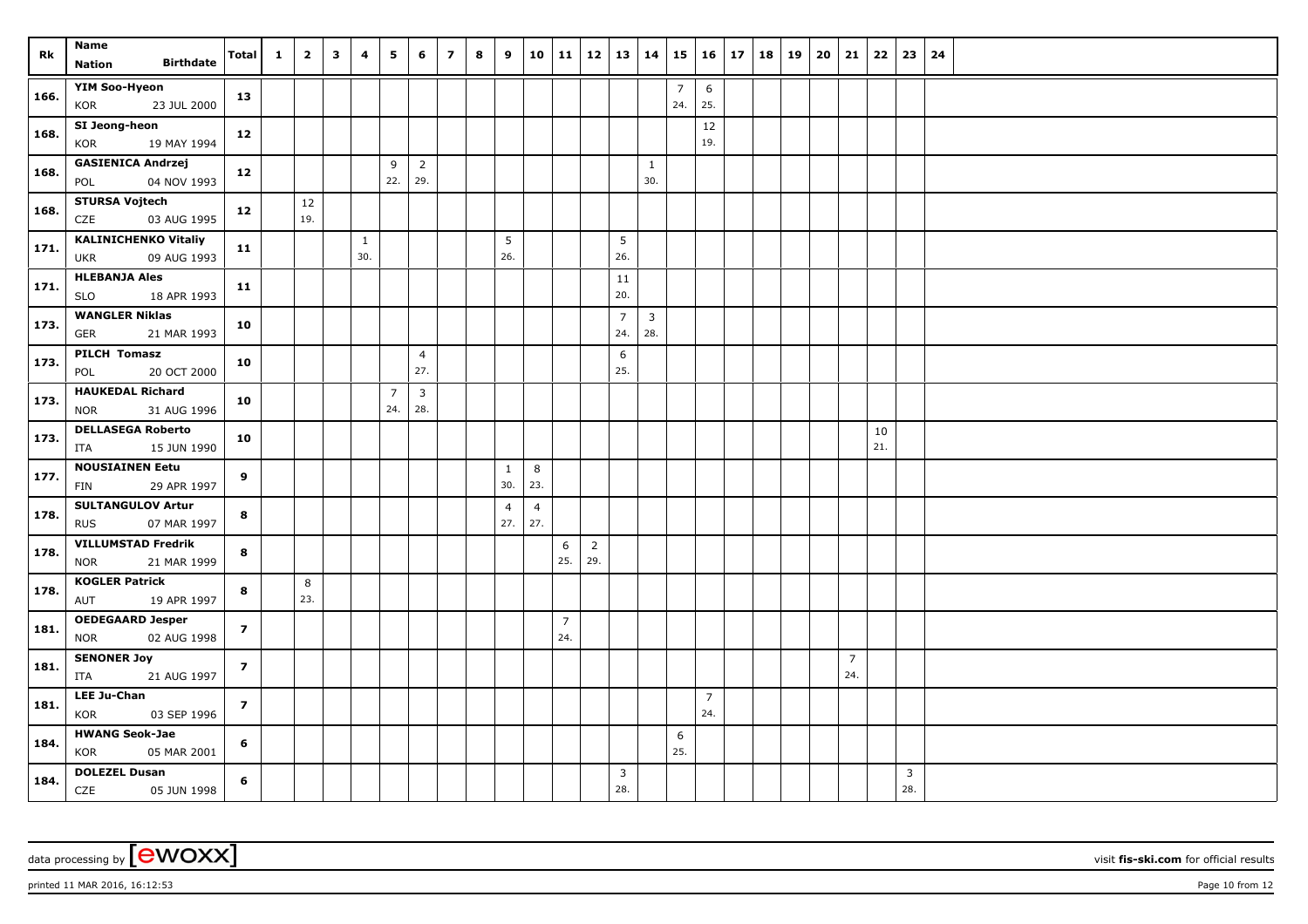| Rk   | Name                                                   | <b>Total</b> | $\mathbf{1}$ | $\overline{2}$        | $\mathbf{3}$                   | 4                     | 5                   | 6        | $\overline{z}$        | 8 | 9 | 10       | 11                  | 12   13   14 |                       | 15 | 16 17 | 18 | 19 | 20 21    |                       | 22                    | $23 \mid 24$ |  |
|------|--------------------------------------------------------|--------------|--------------|-----------------------|--------------------------------|-----------------------|---------------------|----------|-----------------------|---|---|----------|---------------------|--------------|-----------------------|----|-------|----|----|----------|-----------------------|-----------------------|--------------|--|
|      | <b>Birthdate</b><br><b>Nation</b>                      |              |              |                       |                                |                       |                     |          |                       |   |   |          |                     |              |                       |    |       |    |    |          |                       |                       |              |  |
| 184. | <b>CONTAMINE Mathis</b><br>14 SEP 2001<br>FRA          | 6            |              |                       |                                |                       |                     |          | 6<br>25.              |   |   |          |                     |              |                       |    |       |    |    |          |                       |                       |              |  |
| 184. | <b>KLYMCHUK Andrii</b><br>10 DEC 1994<br><b>UKR</b>    | 6            |              |                       |                                |                       |                     | 6<br>25. |                       |   |   |          |                     |              |                       |    |       |    |    |          |                       |                       |              |  |
| 184. | <b>RUPITSCH Markus</b><br>08 NOV 1997<br>AUT           | 6            |              | 6<br>25.              |                                |                       |                     |          |                       |   |   |          |                     |              |                       |    |       |    |    |          |                       |                       |              |  |
| 184. | <b>WESTERHEIM Oscar P</b><br><b>NOR</b><br>03 JAN 1996 | 6            |              |                       |                                |                       | 6<br>25.            |          |                       |   |   |          |                     |              |                       |    |       |    |    |          |                       |                       |              |  |
| 190. | <b>OJALA Juho</b><br>17 MAR 1995<br><b>FIN</b>         | 5            |              |                       | $\overline{\mathbf{3}}$<br>28. | $\overline{2}$<br>29. |                     |          |                       |   |   |          |                     |              |                       |    |       |    |    |          |                       |                       |              |  |
| 190. | <b>SHULAEV Sergey</b><br><b>RUS</b><br>18 JUN 1996     | 5            |              |                       |                                |                       |                     |          |                       |   |   | 5<br>26. |                     |              |                       |    |       |    |    |          |                       |                       |              |  |
| 190. | <b>ZAJC Timi</b><br>26 APR 2000<br><b>SLO</b>          | 5            |              |                       |                                |                       |                     |          |                       |   |   |          |                     |              |                       |    |       |    |    |          |                       | 5<br>26.              |              |  |
| 193. | <b>LIKAR Matej</b><br><b>SLO</b><br>04 FEB 1991        | 4            |              |                       |                                |                       |                     |          |                       |   |   |          |                     |              |                       |    |       |    |    |          | $\overline{4}$<br>27. |                       |              |  |
| 193. | <b>MENDEL Mario</b><br>25 SEP 1996<br>AUT              | 4            |              | $\overline{4}$<br>27. |                                |                       |                     |          |                       |   |   |          |                     |              |                       |    |       |    |    |          |                       |                       |              |  |
| 195. | <b>TAEHKAEVUORI Frans</b><br>01 JAN 1992<br>FIN        | $\mathbf{3}$ |              |                       |                                | $\mathbf{3}$<br>28.   |                     |          |                       |   |   |          |                     |              |                       |    |       |    |    |          |                       |                       |              |  |
| 195. | <b>TAEHKAEVUORI Riku</b><br>FIN<br>04 JAN 1991         | $\mathbf{3}$ |              |                       |                                |                       |                     |          |                       |   |   |          | 3<br>28.            |              |                       |    |       |    |    |          |                       |                       |              |  |
| 195. | <b>SOKOLENKO Konstantin</b><br>KAZ<br>09 NOV 1987      | $\mathbf{3}$ |              |                       |                                |                       |                     |          |                       |   |   |          |                     |              |                       |    |       |    |    |          | 3<br>28.              |                       |              |  |
| 195. | <b>VARESCO Daniele</b><br>25 JUL 1995<br>ITA           | $\mathbf{3}$ |              |                       |                                |                       |                     |          |                       |   |   |          |                     |              |                       |    |       |    |    |          |                       | $\overline{3}$<br>28. |              |  |
| 199. | <b>GIBSON Hunter</b><br>30 MAR 2001<br>USA             | $\mathbf{2}$ |              |                       |                                |                       |                     |          |                       |   |   |          |                     |              |                       |    |       |    |    | 2<br>29. |                       |                       |              |  |
| 199. | <b>MARUSIAK Yevhen</b><br>16 MAR 2000<br>UKR           | $\mathbf{2}$ |              |                       |                                |                       |                     |          |                       |   |   |          |                     |              | $\overline{2}$<br>29. |    |       |    |    |          |                       |                       |              |  |
| 199. | <b>ROCH DUPLAND Thomas</b><br>03 FEB 1996<br>FRA       | $\mathbf{2}$ |              |                       |                                |                       |                     |          | $\overline{2}$<br>29. |   |   |          |                     |              |                       |    |       |    |    |          |                       |                       |              |  |
| 202. | <b>MADSEN Joergen</b><br><b>NOR</b><br>01 JUN 1994     | $\mathbf{1}$ |              |                       |                                |                       | $\mathbf{1}$<br>30. |          |                       |   |   |          |                     |              |                       |    |       |    |    |          |                       |                       |              |  |
| 202. | <b>TIGIN Alexander</b><br><b>RUS</b><br>13 AUG 1997    | $\mathbf{1}$ |              |                       |                                |                       |                     |          |                       |   |   |          | $\mathbf{1}$<br>30. |              |                       |    |       |    |    |          |                       |                       |              |  |
| 202. | <b>MAYLAENDER Axel</b><br><b>GER</b><br>02 AUG 1998    | $\mathbf{1}$ |              |                       |                                |                       |                     |          |                       |   |   |          |                     |              |                       |    |       |    |    |          | $\mathbf{1}$<br>30.   |                       |              |  |

printed 11 MAR 2016, 16:12:53 Page 11 from 12